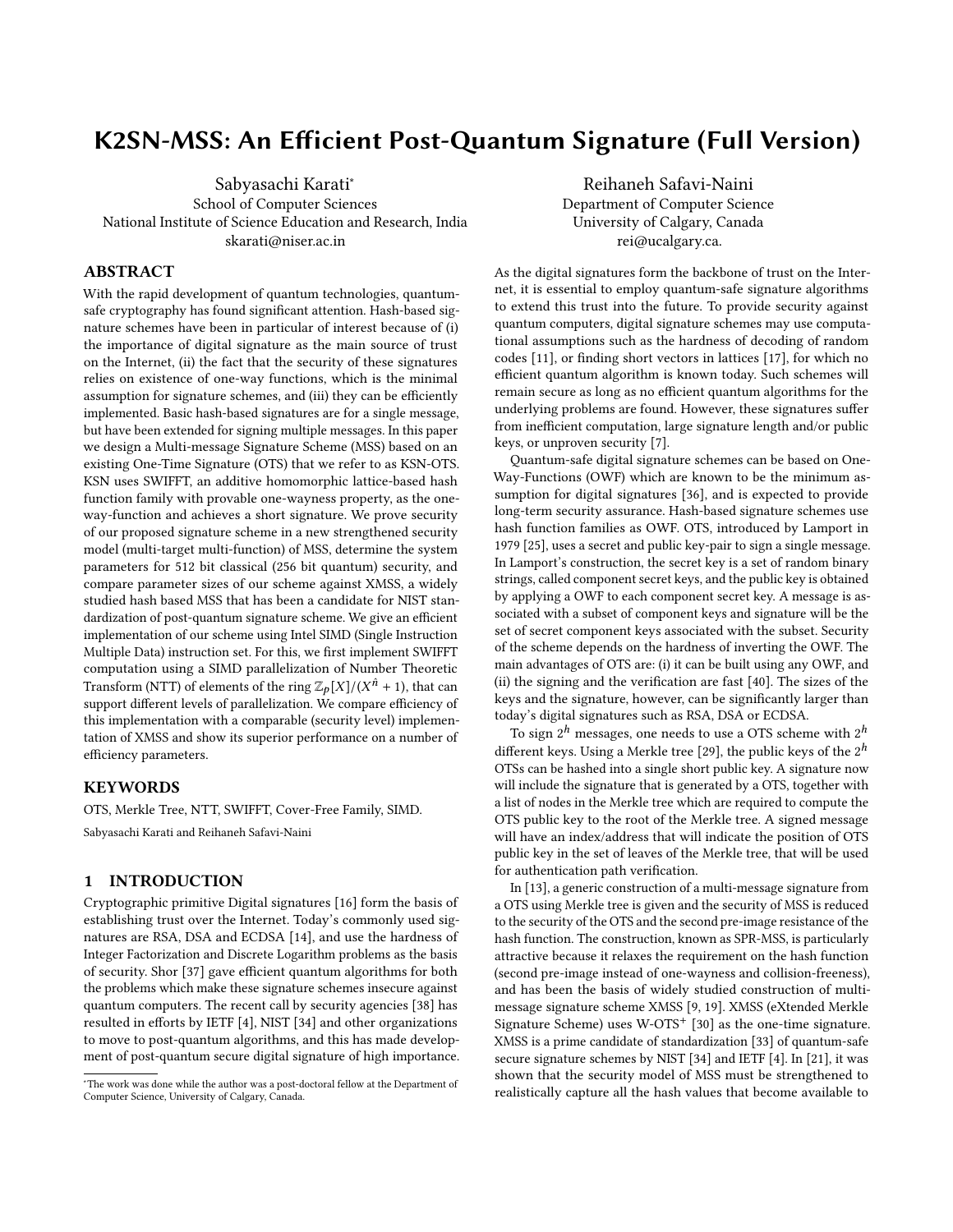the adversary in a MSS setting and can significantly improve their success chance of a forgery. The new security notion is captured by multi-target-multi-function preimage (or second-preimage) property in [\[21\]](#page-15-14).

In [\[24\]](#page-15-15), Kalach and Safavi-Naini introduced a hash-based OTS scheme, called as KSN-OTS, that reduces the number of secret key components of Lamport's system [\[25\]](#page-15-7) by using a 1-CFF (Cover-Free-Family - See Definition [3.1\)](#page-4-0). KSN-OTS has a short signature because of using a family of homomorphic (additive) hash functions called SWIFFT that allows the component secret keys of a message be combined. KSN-OTS security proof reduces unforgeability of the signature to the collision resistance of SWIFFT. KSN-OTS has short signature length, and fast signing and verification (Table 1 of [\[24\]](#page-15-15)). The main computation step in KSN-OTS is the computation of SWIFFT function that needs  $\hat{m}$  multiplications over  $\hat{\mathcal{R}} = \mathbb{Z}_p[X]/(X^{\hat{n}} + 1)$ . The fastest method of implementing ring multiplication uses Number Theoretic Transform (NTT) [26] to multiplication uses Number Theoretic Transform (NTT) [\[26\]](#page-15-16) to transform the ring elements to vectors of dimension  $\hat{n}$ , and allows ring multiplication and addition to become component-wise vector multiplication and addition modulo p.

## 1.1 Our Contribution

We design K2SN-MSS, a multi-message signature scheme, using an approach that is inspired by SPR-MSS [\[13\]](#page-15-9), and prove its security using the notion of multi-target, multi-function pre-image and second pre-image resistance. We use SWIFFT as the hash function for KSN-OTS and also the Merkle tree. This has the benefit of using a single optimized code for the whole construction. However it requires addressing a number of challenges, including the need to introduce a new operation, called Merge, for constructing the Merkle tree to compensate for the mis-match between parameter sizes of SWIFFT and the SPR-MSS construction. We prove that use of this operation does not affect security of the construction.

We implement the signature scheme using an efficient implementation of SWIFFT which relies on an efficient implementation of NTT. We use SIMD parallelization to achieve low level instructional efficiency. SWIFFT and KSN-OTS are highly parallelizable algorithms that can be further parallelized at higher levels (process level).

To compare our results with XMSS, we will obtain concrete security parameters of K2SN-MSS taking into account security level and parameters of existing implementations of XMSS. Our results show that K2SN-MSS has 3 times faster key generation, signature generation and verification. It however has 5% larger public key and 4 times longer signature.

1.1.1 K2SN-MSS. Our construction uses a modified construction of SPR-MSS in two ways: (i) the Merge operation is used in each tree node to combine the hash output of the lower level, and (ii) different hash keys and random pads are used at each node and so each node is effectively using a different hash function. We prove that with these modifications, the resulting MSS is secure in the multi-function multi-target attack model, and the security of the scheme reduces to the multi-function multi-target preimage and second-preimage resistance of the underlying hash function.

1.1.2 K2SN-MSS implementation. K2SN-MSS consists of three algorithms: key generation, signing and verification algorithms. To generate component secret keys, hash keys and random pads of the Merkle tree, ChaCha20 pseudo-random function family (PRF) is used. ChaCha20 is a state-of-the-art PRF which takes 40-bytes input seed and can generate output of 128 bytes long [\[6\]](#page-15-17). We choose parameters of SWIFFT such that it provides 512-bit classical (256-bit quantum) security for K2SN-MSS against existential unforgeability in chosen message attack (EUF-CMA) (See Section [3.3\)](#page-6-0). We implement the following code modules

- Key generation algorithm, that uses Chacha20 as a submodule, and computes the component secret keys, hash keys and the random pads. SWIFFT hash function was used to compute the component public keys, and construct the Merkle tree.
- We implemented the 1-CFF Algorithm [\[8\]](#page-15-18) to determine the subset of component keys that are associated with a message. This module is called in signing and verification, both.
- The signing and the verification algorithms use ChaCha20, SWIFFT, and the 1-CFF algorithm above.

The time for key generation, signing and verification is dominated by the time required for calculating the hash function SWIFFT. Below we briefly describe our efficient implementation of SWIFFT using SIMD instructions.

1.1.3 Efficient implementation of SWIFFT using SIMD. Ring multiplication over the ring  $R$  dominates the computation cost of SWIFFT function. For the efficient implementation of multiplication in the ring  $R$ , we use NTT. We show that the computation of NTT transformation can be parallelized using SIMD, with different levels of parallelization that is parametrized by  $\delta$ , denoting simultaneous computation of  $2^{\delta}$  components of the output vector. The parallelization can be used for  $\delta = 0$  (no parallelization) to  $\delta = 6$  (full parallelization for the ring  $\mathcal R$  with  $\hat n = 64$ ). The parallelization in [\[5,](#page-15-19) [28,](#page-15-20) [31\]](#page-15-21) is an instance of our general approach with  $\delta = 3$ . We show the result of SWIFFT function with  $\delta = 4$  that leads to 25% higher speed compared to [\[31\]](#page-15-21). Our implementations of NTT computation can be with, or without, precomputation. The former approach results in improved speed but the memory requirement grows double-exponentially  $O(2^{2^{\delta}})$  in the value of  $\delta$ . Thus we consider precomputation when the required memory is acceptable consider precomputation when the required memory is acceptable.

For efficient verification of KSN-OTS (and also K2SN-MSS), we also implemented gSWIFFT (generalized input SWIFFT) that allows non-binary input strings. This extension was introduced in [\[24\]](#page-15-15) and is used in our work.

1.1.4 Evaluation of K2SN-MSS. We compare performance of K2SN-MSS with XMSS for  $2^h$  messages, each of length 256 bits, and security parameter  $n = 512$ -bit. We use SWIFFT function with parameters  $\hat{m} = 16$ ,  $\hat{n} = 64$ ,  $p = 257$  (Sec Section [2.5\)](#page-4-1). As we will discuss in Section [2.2,](#page-2-0) these parameters allow us to have a fair comparison in terms of functionality and security level, with XMSS. Additionally, they allow us to compare our implementation of SWIFFT with the existing SWIFFT implementation in [\[28\]](#page-15-20).

It shows that K2SN-MSS has smaller processing time for all algorithms: key generation, signing and verification. The corresponding times for K2SN-MSS are 2.76, 2.89 and 2.65 times faster than XMSS.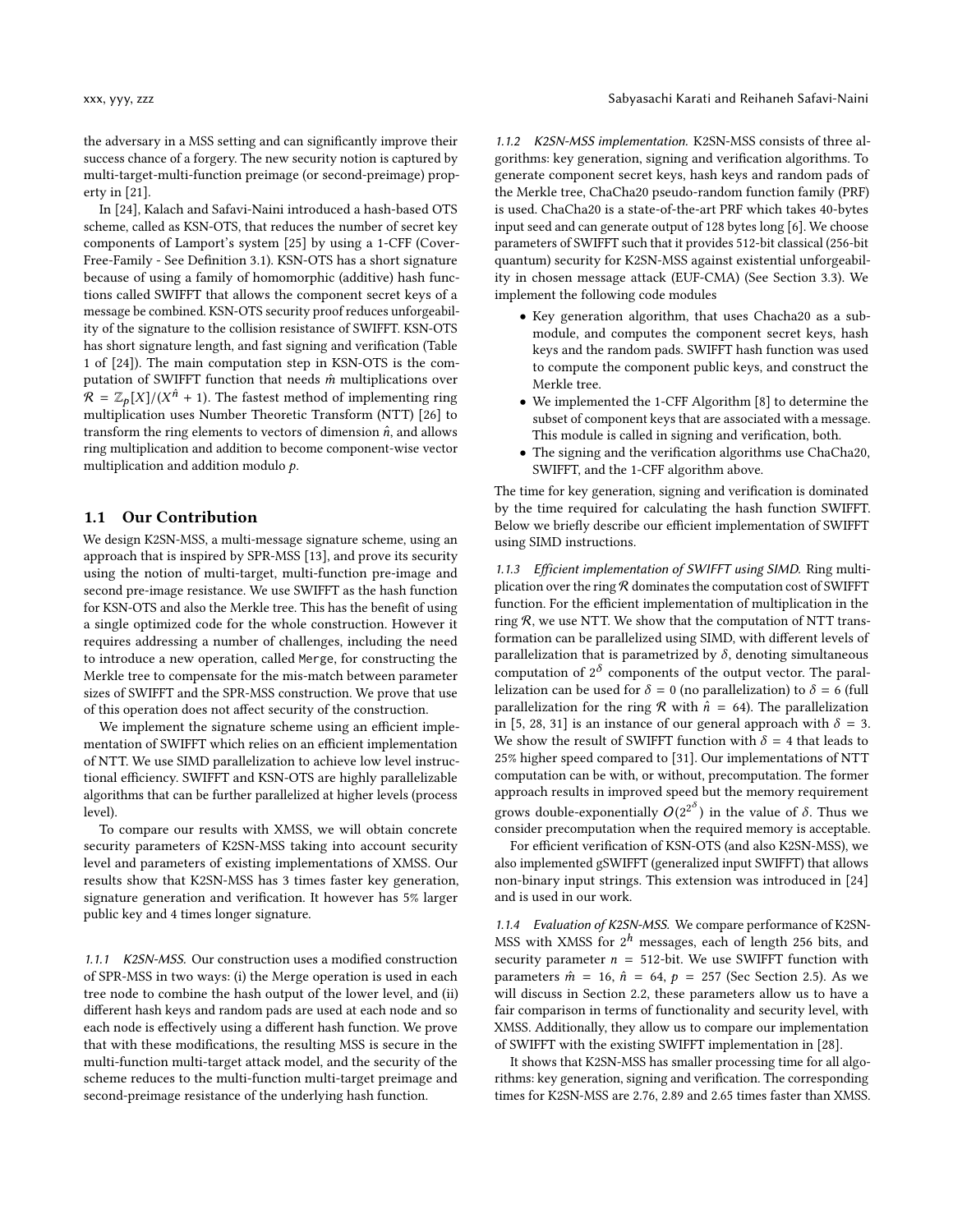On the other hand, the signature length of K2SN-MSS is approximately 4 times larger than that of XMSS. Public and secret key sizes of the two schemes are comparable (almost same). Thus the two schemes will have complementary speed/signature size properties, while enjoying similar security guarantee.

#### <span id="page-2-3"></span>Table 1: Comparison between XMSS and K2SN-MSS scheme at 512-bit classical security level

| Name                | K2SN-MSS/SWIFFT-16-avx2 | $XMSS/SHA512/w = 16 [15]$ |
|---------------------|-------------------------|---------------------------|
| Key Generation (ms) | 526069                  | 1452600                   |
| Signing (ms)        | 4.70                    | 13.57                     |
| Verification (ms)   | 0.34                    | 0.90                      |
| Signature Size      | 21331 Bytes             | 5571 Bytes                |
| Secret Key Size     | Seed                    | Seed                      |
| Public Key Size     | 152 Bytes               | 144 Bytes                 |

We note that although we implemented KSN-OTS using a single hash function, but the homomorphic property of SWIFFT is only required in the verification of KSN signatures and one can use a different hash function, such as SHA2-512, for the construction of the Merkle tree. Our choice of SWIFFT for Merkle tree is further discussed in Section [7.](#page-15-23)

### <span id="page-2-2"></span>2 PRELIMINARIES

We use the following notations and function definitions.

- $n \in \mathbb{N}$ : Security parameter where  $\mathbb N$  denotes the set of natural numbers.
- $m \in \mathbb{N}$ : Length of the messages in bits.
- $\hat{m}, \hat{n} \in \mathbb{N}$ : Parameters of SWIFFT hash function family.
- $\bullet$  *p*: Prime integer.
- t: The number of component key-pairs for the OTS we employ. We assume  $t = 2^{\ell}$  for some positive integer  $\ell$  and  $\log_2\left(\frac{t}{2}\right) \geq m.$
- *h*: Merkle tree height. The K2SN-MSS is designed to sign  $2^h$  messages messages.
- ∥: concatenation of two binary strings.
- ⊕: bit-wise XOR of two binary strings.
- $\oplus_p$ : component-wise modulo p addition of two vectors of same length.
- $\odot_p$ : component-wise modulo p multiplication of two vectors of same length. ( )
- $F_n = \{f_k : \{0, 1\}^{2n} \to \{0, 1\}^{2n} \mid k \in \{0, 1\}^n$ <br>function family and will be used in KSN OT  $f(x + (x, 2))$  for  $f(x, y)$  and will be used in KSN-OTS and K2SN-MSS. is pseudo-random
- $\mathcal{F}_n = \{f_k : \{0, 1\}^n \to \{0, 1\}^n \mid k \in \{0, 1\}^n\}$  is pseudo-random<br>function family and will be used in W-OTS<sup>+</sup> and XMSS function family and will be used in W-OTS<sup>+</sup> and XMSS.
- $c_m$ : A function that, on an input of *m*-bit, generates a row of the 1-CFF function family table.

## <span id="page-2-1"></span>2.1 Hash Function

Definition 2.1. Hash Function Family [\[21\]](#page-15-14). Let  $n \in \mathbb{N}$  be the security parameter. Let  $n' = n + n_{\epsilon} \in \text{poly}(n)$  and  $k \in \text{poly}(n)$ .<br>Then we define a bash function family  $H_{\epsilon}$  as: Then we define a hash function family  $\mathcal{H}_n$  as:

$$
\mathcal{H}_n = \left\{ H_K : \{0,1\}^{2n} \mapsto \{0,1\}^{n'} \right\}_{K \in_R \{0,1\}^k}
$$

For example, in SHA  $n_{\epsilon} = 0$ . On the other hand, in SWIFFT with parameters  $\hat{m} = 16$ ,  $\hat{n} = 64$  and  $p = 257$ ,  $n_{\epsilon} = 64$ .

Definition 2.2. Preimage Resistance (PR) [\[21\]](#page-15-14). This is the standard notion of preimage resistance where we define the success probability of an adversary  $B$  against preimage resistance of a hash function family  $\mathcal{H}_n$  as:

$$
\text{Succ}_{\mathcal{H}}^{\text{pr}}(\mathcal{B}) = \Pr[K \stackrel{\$}{\leftarrow} \{0, 1\}^{n'}, x \stackrel{\$}{\leftarrow} \{0, 1\}^{2n},
$$

$$
y = H_K(x);
$$

$$
x' \stackrel{\$}{\leftarrow} \mathcal{B}(K, y) : y = H_K(x')].
$$
  
Definition 2.3. Second-Preimage Resistance (PR) [21]. This

is the standard notion of second-preimage resistance where we define the success probability of an adversary  $\mathcal B$  against preimage resistant of a hash function family  $\mathcal{H}_n$  as:

$$
\text{Succ}^{\text{spr}}_{\mathcal{H}}(\mathcal{B}) = \Pr[K \stackrel{\$}{\leftarrow} \{0, 1\}^{n'}, x \stackrel{\$}{\leftarrow} \{0, 1\}^{2n};
$$
\n
$$
x' \stackrel{\$}{\leftarrow} \mathcal{B}(K, y) : x' \neq x \land H_K(x) = H_K(x')].
$$
\nDefinition 2.4. Multi-function, Multi-target Preimage Re-

sistance (MM-PR) [\[21\]](#page-15-14). We define the success probability of an adversary  $B$  against multi-function multi-target preimage resistant of a hash function family  $\mathcal{H}_n$  which is parameterized by the number of targets as:

$$
\text{Succ}_{\mathcal{H}, q'}^{\text{mm-pr}}(\mathcal{B}) = \Pr[K_i \stackrel{\$}{\leftarrow} \{0, 1\}^{n'}, x_i \stackrel{\$}{\leftarrow} \{0, 1\}^{2n},
$$
\n
$$
y_i = H_{K_i}(x_i), 0 < i \leq q';
$$
\n
$$
(j, x') \stackrel{\$}{\leftarrow} \mathcal{B}((K_1, y_1), \dots, (K_{q'}, y_{q'})\) :
$$
\n
$$
y_j = H_{K_j}(x')].
$$
\nDefinition 2.5. Multi-function, Multi-target Second-Preimage

Resistance (MM-SPR) [\[21\]](#page-15-14). We define the success probability of an adversary  $B$  against multi-function multi-target second-preimage resistant of a hash function family  $\mathcal{H}_n$  which is parameterized by the number of targets as:

$$
\begin{array}{rcl}\n\text{Succ}_{\mathcal{H},q'}^{\text{mm-spr}}(\mathcal{B}) & = & \Pr[K_i \stackrel{\$}{\leftarrow} \{0,1\}^{n'}, x_i \stackrel{\$}{\leftarrow} \{0,1\}^{2n}, \\
0 < i \leq q'; \\
(j, x') \stackrel{\$}{\leftarrow} \mathcal{B}((K_1, x_1), \dots, (K_{q'}, x_{q'})) : \\
x' \neq x_j \land H_{K_j}(x_j) = H_{K_j}(x')].\n\end{array}
$$

*Definition 2.6.* InSec<sup>MM-SPR</sup> $(H, q, q')$ : This is defined as the vinum success probability for any attacker  $\Re$  against the multimaximum success probability for any attacker  $\mathcal B$  against the multifunction multi-target second-preimage resistant of  $\mathcal{H}_n$  with  $q'$ <br>targets after a queries as targets after q queries as

$$
\mathrm{InSec}^{\mathrm{MM}\text{-}\mathrm{SPR}}(\mathcal{H}_n,q,q')=\max_{\mathcal{B}}\left\{\mathrm{Succ}^{\mathrm{mm}\text{-}\mathrm{spr}}_{\mathcal{H}_n,q'}(\mathcal{B})\right\}.
$$

For more details we refer the reader to [\[21\]](#page-15-14).

## <span id="page-2-0"></span>2.2 XMSS and W-OTS<sup>+</sup>

XMSS [\[9\]](#page-15-10) is a hash-based signature scheme that extends the one time signature W-OTS<sup>+</sup> to a multi-message signature scheme using Merkle tree construction. The construction was proposed in [\[9\]](#page-15-10) and the security was reduced to the second-preimage resistance of the hash function that was used in the Merkle tree and the security of the W-OTS<sup>+</sup>. XMSS<sup>MT</sup> [\[20\]](#page-15-24) extends XMSS to multiple layer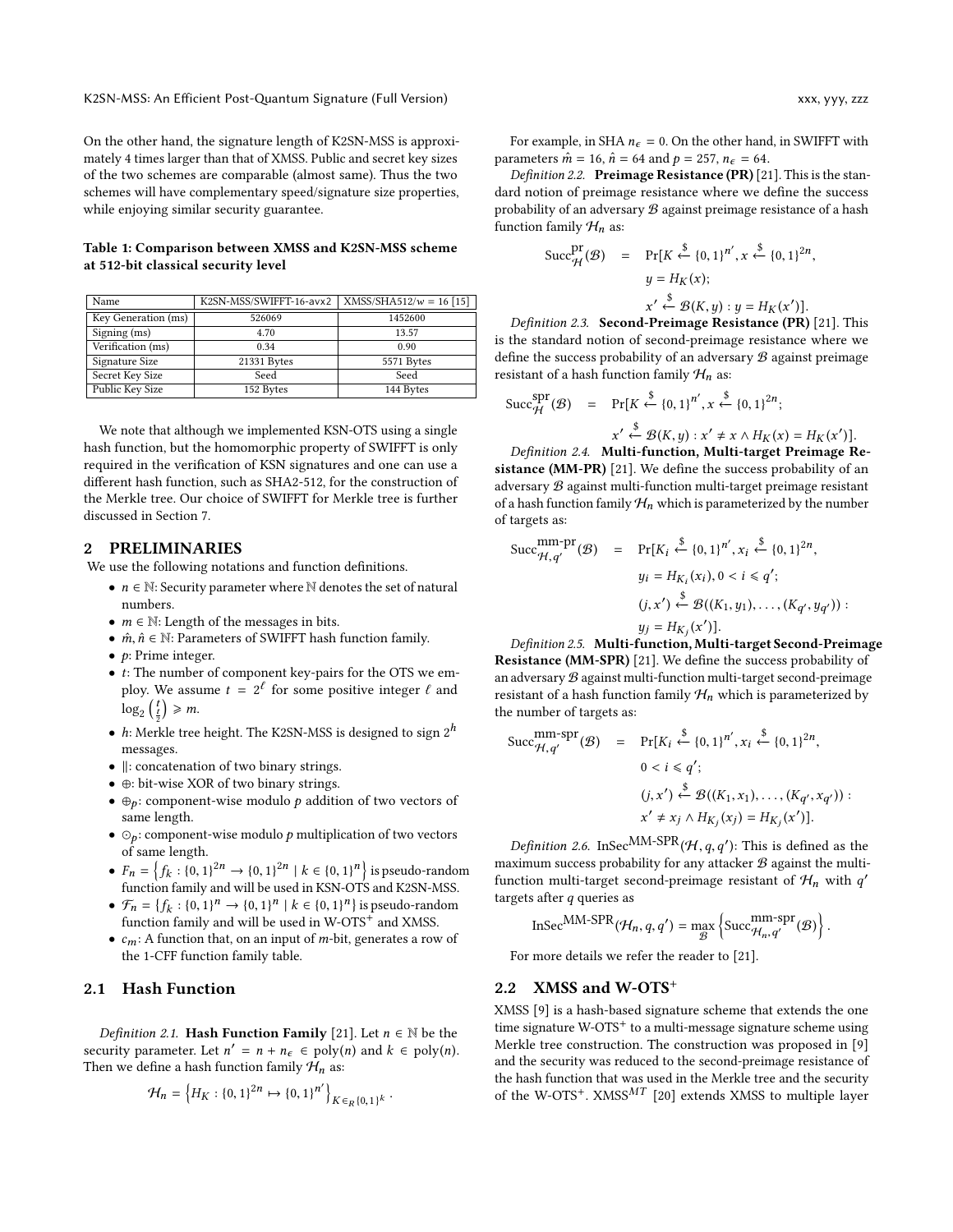tree where each layer root node is signed using W-OTS<sup>+</sup>. It allows for a virtually unlimited number of signatures, while it preserves its desirable properties [\[20\]](#page-15-24) of XMSS. This provides signature and key generation computation time and signature size trade-off which allow the users to choose parameters to match their requirements. XMSS is a special case of XMSS<sup>MT</sup>. In [\[21\]](#page-15-14), XMSS is proposed that provides security against multi-function-multi-target preimage (or second preimage) attacks. The new security requirement for the signature schemes is given in Appendix [2.1](#page-2-1) and is used in our security analysis. There are several implementations for XMSS [\[3,](#page-15-25) [15\]](#page-15-22). We compare our implementation with the implementation in [\[15\]](#page-15-22) because this takes the multi-function-multi-attack notion of security into consideration. Also, this is the only implementation which takes advantage of SIMD parallelization and reports the fastest result. On the other hand, choice of the parameters for SWIFFT hash function leads to 512-bit classical (256-bit quantum) security of K2SN-MSS in multi-function-multi-target model and it should be noted that there is no existing software of XMSS $^{MT}$  at the same security level.

## 2.3 W-OTS<sup>+</sup>

XMSS signature scheme uses  $W-OTS^{+}$  [\[9\]](#page-15-10) as the OTS scheme. The public key and signature of W-OTS<sup>+</sup> is computed through random walks in a function family  $\mathcal{F}_n = \{f_k : \{0,1\}^n \mapsto \{0,1\}^n \mid k \in \{0,1\}^n\}$ {0, 1}<sup>*n*</sup>}. For a k, **x**  $\in$  {0, 1}*<sup>n</sup>* and *e*  $\in$  Ñ, the random walk is defined as:

$$
f_k^0(\mathbf{x}) = k
$$
,  $f_k^i(\mathbf{x}) = f_{k'}(\mathbf{x})$ , where  $k' = f_k^{i-1}(\mathbf{x})$ .

For an *m*-bit message, and *Winternitz parameter w*, define following parameters

$$
l = l_1 + l_2, l_1 = \left\lceil \frac{m}{\log_2(w)} \right\rceil, l_2 = \left\lfloor \frac{\log_2(l_1(w-1))}{\log_2(w)} \right\rfloor + 1. \tag{1}
$$

The secret key of W-OTS<sup>+</sup> is  $S\mathcal{K} = \{x_0, x_1, \ldots, x_{l-1}\}$  where each  $\mathbf{x}_l$  is a binary string of length *n* (that is generated by using a pseudo $x_i$  is a binary string of length *n* (that is generated by using a pseudo-<br>random function on a random seed), and the corresponding public random function on a random seed), and the corresponding public key is  $\mathcal{P}\mathcal{K} = {\mathbf{x}, f_{\mathbf{x}_0}^{w-1}(\mathbf{x}), f_{\mathbf{x}_1}^{w-1}(\mathbf{x}), \ldots, f_{\mathbf{x}_{L-1}}^{w-1}(\mathbf{x})}, \text{ where } \mathbf{x} \text{ is a randomly generated element from } \mathbf{0}, \mathbf{1}\mathbf{1}^n$ randomly generated element from  $\{0, 1\}^n$ .<br>To sign a message mes, first the message

To sign a message mes, first the message is written in base  $w$  as, mes = {b<sub>0</sub>, b<sub>1</sub>, ..., b<sub>l<sub>1</sub>-1</sub>}. Next a checksum  $C = \sum_{i=0}^{l_1-1} (w - 1 - b_i)$ <br>in base w is calculated.  $C = \{b_1, b_1, \dots, b_{l-1}\}$ , and appended t in base w is calculated,  $C = \{b_{I_1}, b_{I_1+1}, \ldots, b_{I-1}\}$ , and appended to<br>the message to obtain  $b = \{b_0, b_1, \ldots, b_{I-1}\}$ , and appended to the message to obtain  $b = \{b_0, b_1, \ldots, b_{l-1}\}.$ <br>The signature of his  $\sigma = \{b_0, b_1, \ldots, b_{l-1}\}.$ 

The signature of b is  $\sigma_{\text{mes}} = {\sigma_0, \sigma_1, ..., \sigma_{l-1}} = {f_{x_0}^{b_0}(x), f_{x_1}^{b_1}(x),$ by checking <sup>.6</sup>l<sup>−1</sup>(x)}, resulting in an l×n-bit signature. Verification is done<br>x<sub>l−1</sub> (x)},

$$
\mathcal{P}\mathcal{K} \stackrel{?}{=} \{f_{\sigma_0}^{w-1-b_0}(\mathbf{x}), f_{\sigma_1}^{w-1-b_1}(\mathbf{x}), \ldots, f_{\sigma_{l-1}}^{w-1-b_{l-1}}(\mathbf{x})\}.
$$

## 2.4 XMSS: A Secure Merkle Tree MSS Construction [\[21\]](#page-15-14)

In this section we describe XMSS briefly which is an instantiation of SPR-MSS with W-OTS<sup>+</sup> and also takes the multi-function-multitarget security model of hash functions into consideration. Let W-OTS<sup>+</sup> be a secure one-time signature scheme with  $2^{\ell}$  component secret keys (and the corresponding component public keys). To design an MSS for  $2^h$  messages,  $2^h$  instances of the W-OTS<sup>+</sup> will

be used as follows. Let the secret key  $\mathcal{SK}_i$  and public key  $\mathcal{PK}_i$  of the  $i$ -th instance of the W-OTS<sup>+</sup> be,

$$
S\mathcal{K}_i = \{x_{i_0}, x_{i_1}, \dots, x_{i_{2^{\ell}-1}}\}; x_{i_j} \in \{0, 1\}^n, \text{ and}
$$
  

$$
\mathcal{PK}_i = \{x_i, y_{i_0}, y_{i_1}, \dots, y_{i_{2^{\ell}-1}}\}; x_i, y_{i_j} \in \{0, 1\}^n.
$$

To sign the  $i$ -th message, the  $i$ -th instance of the W-OTS<sup>+</sup> is used. The construction uses a Merkle tree of height  $h + \ell$ , and attaches a random binary string of length <sup>2</sup>n for each node of the tree, denoted by  $v_{i,j}$  where  $(i, j)$  denotes the *j*-th node from left at height *i* as  $0 \le i \le h + \ell$  and  $0 \le j \le 2^i - 1$ . In our construction, we consider that leaf nodes are at beinht  $h + \ell$  and the root node is at the beinht that leaf nodes are at height  $h + \ell$  and the root node is at the height 0. Similarly each node computation uses a different hash key  $k_{i,j}$ and random pad  $v_{i,j}$ . The construction of the Merkle tree consists of two types of trees: (i)  $\int$ , trees and (ii)  $\Delta S$  trees of two types of trees: (i)  $\mathcal{L}_i$  trees and (ii) MSS tree.

(1) Construction of  $\mathcal{L}_i$  trees:  $\mathcal{L}_i$  is a Merkle tree of height  $\ell$ <br>whose leaves are the component public keys of the *i*-th inwhose leaves are the component public keys of the *i*-th instance of W-OTS<sup>+</sup>, that is  $\{x_i, y_{i_0}, y_{i_1}, \ldots, y_{i_{2^{\ell-1}}}\}$ . Let  $y_{i_1, j_2, \ldots, j_{2^{\ell-1}}}$ be a node of the tree where it is the *j*-th  $(0 \le j \le 2^l - 1)$  node<br>from the left at height  $l$  ( $0 \le l \le l$ ) of the *f*. Now we assign from the left at height  $l$  ( $0 \le l \le l$ ) of the  $\mathcal{L}_i$ . Now we assign<br> $\mathbf{v}_i = \mathbf{v}_i$ , for  $0 \le i \le l$ , The nodes  $\mathbf{v}_i$ , for  $0 \le l \le l$  are  $y_{i\ell,j} = y_{i_j}$  for  $0 \le j < 2^{\ell}$ . The nodes  $y_{i\ell,j}$  for  $0 \le l < \ell$  are computed as computed as

<span id="page-3-0"></span>
$$
\mathbf{y}_{i_{l,j}} = H_{k_{i_{l,j}}}((\mathbf{y}_{i_{l+1,2j}}||\mathbf{y}_{i_{l+1,2j+1}}) \oplus \mathbf{v}_{i_{l,j}}),
$$
 (2)

where  $H_k \in \mathcal{H}_n$ , || and ⊕ denote the concatenation and bitwise XOR of two binary strings, respectively. Let the root of the Merkle tree  $\mathcal{L}_i$  be  $y_{h,i}$  and then  $y_{h,i} = y_{i_{0,0}}$ .<br>Construction of MSS tree: MSS has beight h s

(2) Construction of  $MSS$  tree:  $MSS$  has height h and the leaf nodes are the root nodes of the  $\mathcal{L}_i$  trees, that is  $\{y_{h,0}, y_{h,1}\}$  $y_{h,2^h-1}$ . The intermediate nodes and the root node of the  $MSS$  are constructed in the similar way shown in equa-MSS are constructed in the similar way shown in equa-tion [\(2\)](#page-3-0). Let the root of the  $MSS$  tree be  $y_{0,0}$ .

The pictorial view of the Merkle tree is given in the Figure [1](#page-4-2) and Figure [2.](#page-4-2)

All the random pads and all the hash keys can be generated using a seed and pseudo-random number generator (PRG). From the seed and the PRG, we can compute the random pad and the hash key for a particular node using the index of the node in the tree. Let the seed for hash key be hkseed and the seed of random pads be rpseed. Also all the secret keys can be generated using the PRG using another seed sk. The multi-message signature scheme has secret and public keys given by,  $S\mathcal{K} = \{sk\}$  and  $\mathcal{P}\mathcal{K} = \{y_{0,0}, \text{hkseed}, \text{rposed}\},$  respectively. A signature consists of, (i) the index of the message, i, (ii) the signature of the *i*-th W-OTS<sup>+</sup> on the message, (iii) the public key  $\mathcal{PK}_i$  of the *i*-th W-OTS<sup>+</sup>, and (iv) a list of nodes of MSS called authentication path which authenticates the root of the  $\mathcal{L}$  tree that corresponds to  $\mathcal{PK}_i$ , against<br>the root of the MSS tree,  $y_i$  as the public leav of W OTS<sup>+</sup> the root of the  $MSS$  tree,  $y_{0,0}$ . As the public key of W-OTS<sup>+</sup> can be computed using the random walks in the function family  $\mathcal{F}_n$  from the W-OTS<sup>+</sup> signature, the XMSS signature does not include the aforementioned third component  $\mathcal{PK}_i$  of *i*-th instance of W-OTS+. K2SN-MSS uses this structure of Merkle, and employ a pseudo-random generator together with a random seed to generate the secret key components. Hash keys and random pads are also generated in a similar way.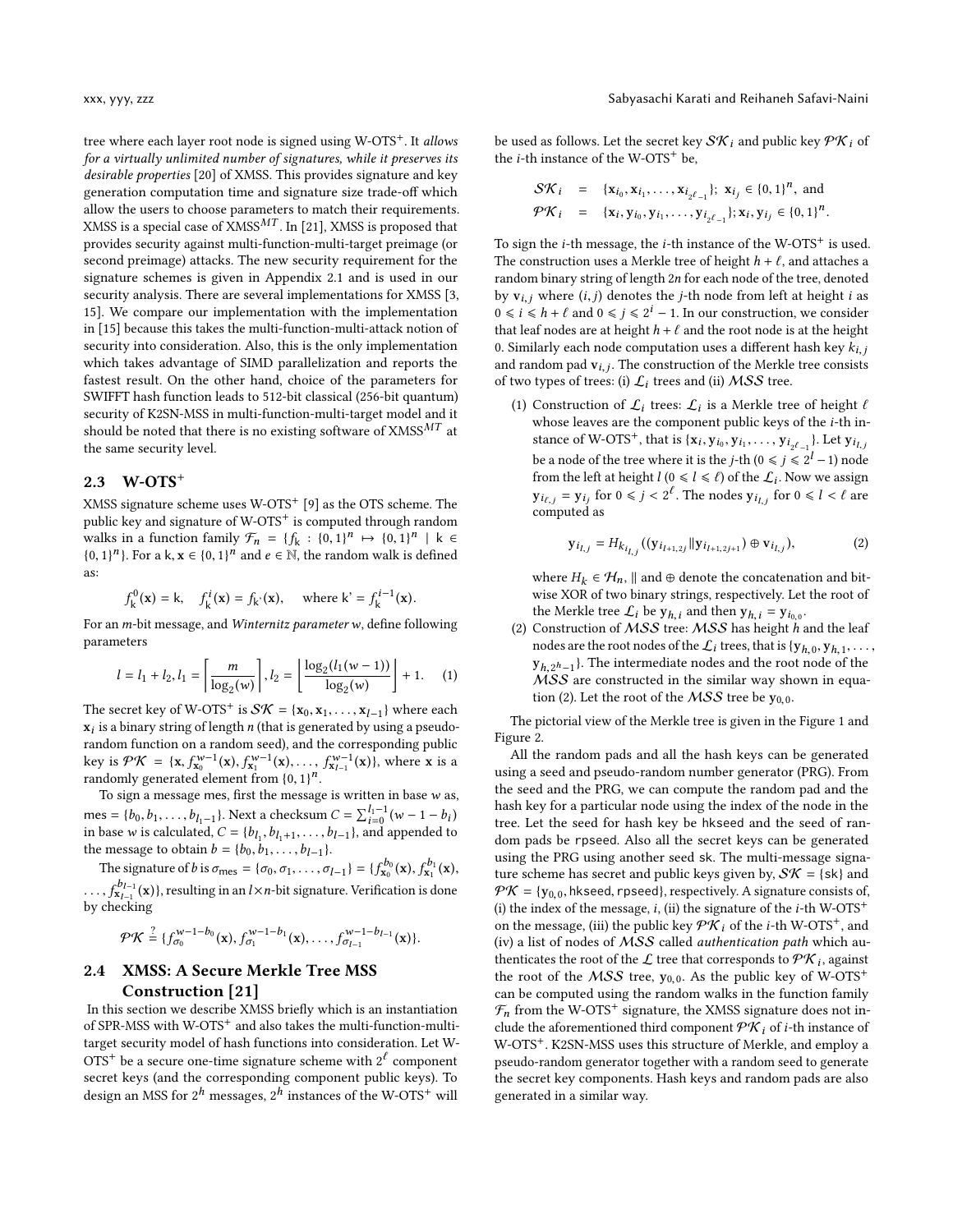<span id="page-4-2"></span>

Figure 2: Intermediate node computation

## <span id="page-4-1"></span>2.5 SWIFFT: An Efficient Lattice-Based Hash-Function

The SWIFFT family of hash functions [\[28\]](#page-15-20) is defined by three parameters: (i)  $\hat{n}$ : a power of 2, (ii)  $\hat{m}$ : a small integer, and (iii)  $p$ : a prime (the construction works for non-prime also).

Let  $R$  be a ring as defined in the equation [\(3\)](#page-4-3):

<span id="page-4-3"></span>
$$
\mathcal{R} = \mathbb{Z}_p[X]/(X^{\hat{n}} + 1). \tag{3}
$$

A SWIFFT function of a given SWIFFT family is defined by  $\hat{m}$ elements,  $a_0, a_1, \ldots, a_{m-1} \in \mathcal{R}$  called *multipliers*. The input of a SWIFFT function is a binary string of length  $\hat{m}\hat{n}$ : the input is divided into  $\hat{m}$   $\hat{n}$ -bit string, and each string is represented as an element of R with binary coefficients. Let  $z = (z_0, z_1, \ldots, z_{m-1})$  be a SWIFFT input, where  $z_i$  is a ring element with binary coefficients. Then<br>hash of z is computed as hash of z is computed as,

<span id="page-4-5"></span>
$$
\text{SWIFFT}(\mathbf{z}) = \sum_{i=0}^{\hat{m}-1} (\mathbf{a}_i \cdot \mathbf{z}_i), \tag{4}
$$

where the multiplications and the additions are in the ring  $R$ . For computational efficiency, the ring multiplications are performed using NTT and so SWIFFT is written as equation [\(5\)](#page-4-4):<br>
SWIFFT(z) =  $\sum$  (NTT(z,)  $\odot$ , NTT(z,)

<span id="page-4-4"></span>
$$
SWIFT(z) = \sum_{i=0}^{N} (NTT(a_i) \odot_p NTT(z_i)).
$$
 (5)

Notice that we do not apply iNTT on the output of equation [5](#page-4-4) to get back the same result as of equation [4.](#page-4-5) As FFT is linear and bijective, there is no need to apply iNTT on the output of equation [5](#page-4-4) as suggested in [\[28\]](#page-15-20).

Security. SWIFFT is an efficient instantiation of the generalized compact knapsack [\[32\]](#page-15-26) proposed in [\[28\]](#page-15-20). It has been proved [\[32\]](#page-15-26) that the generalized compact knapsack is asymptotically one-way, and this implies that the SWIFFT family also enjoys the same property. It has been also proved [\[27,](#page-15-27) [35\]](#page-15-28), that SWIFFT is asymptotically

collision resistant. In [\[28\]](#page-15-20), it is proved that the security of a SWIFFT function reduces to the security of the subset-sum problem.

2.5.1 gSWIFFT. We use a generalized version of SWIFFT function that takes input from  $\mathbb{Z}_p^{\tilde{m}\hat{n}}$  (instead of  $\{0, 1\}^{\hat{m}\hat{n}}$ ). Let the input to gSWIFFT be  $\mathbf{z}' = (\mathbf{z}_0', \mathbf{z}_1', \dots, \mathbf{z}_{\hat{m}-1}')$  where  $\mathbf{z}_i' \in \mathbb{Z}_p^{\hat{n}}.$  The input<br>length of gSWIFFT is  $\hat{m}\hat{n}$  [log. (n)] bits. Similar to SWIFFT, we delength of gSWIFFT is  $\hat{m}\hat{n}$  [log<sub>2</sub>(p)] bits. Similar to SWIFFT, we define gSWIFFT function as:  $\hat{m-1}$ <br>  $\hat{G}$ SWIFFT $(\alpha') = \sum$ 

$$
g\text{SWIFFT}(\mathbf{z}') = \sum_{i=0}^{m-1} (\text{NTT}(\mathbf{a}_i) \odot_p \text{NTT}(\mathbf{z}'_i)),\tag{6}
$$

gSWIFFT is used for efficient verification of KSN-OTS scheme (Section [3.1\)](#page-4-6).

2.5.2 Parallelizing SWIFFT Implementation using SIMD . Efficient implementation of K2SN-MSS requires efficient implementation of SWIFFT computation that consists of  $\hat{m}$  ring multiplications, followed by ring additions. Thus efficient implementation of ring multiplication is essential for the efficient implementation of K2SN-MSS. We show how to parallelize each ring multiplication using SIMD instructions of Intel Intrinsics. The level of parallelization is determined by the parameter  $\delta$ , which indicates  $2^{\delta}$  output components<br>will be computed simultaneously. In our setting, the parallelization will be computed simultaneously. In our setting, the parallelization level δ, can be chosen in the range  $δ = 0$  (no parallelization at all) to  $\delta$  = 6 corresponding to the full parallelization for ring  $\mathcal R$  with  $\hat{n} = 64.$ 

Intel Intrinsics for SIMD Intel introduced SIMD instruction set MultiMedia eXtension (MMX) in their processors in 1997. MMX has been later extended to Streaming SIMD Extensions (sse) like sse2, sse3 upto sse4.2. We use Advanced Vector Extensions (avx) and in particular avx2 intrinsic. For more details see [\[18\]](#page-15-29). The achievable level of parallelization will depend on the specific set of instructions that will be chosen for the implementation. For 16 fold parallelization ( $\delta = 4$ ), we use 16 16-bit multiplication SIMD instruction together with 16-bit addition, subtraction and other operations such as shift. More details are in Section [5.](#page-12-0)

## 3 K2SN-MSS CONSTRUCTION

We first give an overview of KSN-OTS [\[24\]](#page-15-15) and then describe K2SN-MSS, and prove its security in using the stronger notion of multi-function multi-target security.

#### <span id="page-4-6"></span>3.1 KSN: An Efficient Post-Quantum OTS

We propose an MSS based on KSN [\[24\]](#page-15-15), an OTS scheme with two building blocks: a cover-free-family and SWIFFT hash function family.

<sup>A</sup>w-Cover-Free Family (w-CFF) is a set system defined as follows. *Definition 3.1.* Let  $(X, \mathcal{B})$  be a set system, where  $X = \{x_1, x_2, \ldots, x_t\}$ 

<span id="page-4-0"></span>is a set of t elements and  $\mathcal{B} = \{B_1, B_2, \ldots, B_e\}$  be a set of e subsets of X and the size of each  $B_i$  is k. If for all  $\Delta \subset \{1, 2, ..., e\}$  with  $|\Delta| = w$  and for all  $i \notin \Delta$ , we have  $|R_{i, \lambda}| + |R_{i}| > 1$  then we  $|\Delta| = w$  and for all  $i \notin \Delta$ , we have  $|B_i \setminus \bigcup_{j \in \Delta} B_j| \ge 1$  then we<br>call that the set system is a k-uniform w-Cover-free family with t call that the set system is a  $k$ -uniform w-Cover-free family with  $t$ elements and  $e$  subsets, in short w-CFF $(t, e, k)$ .

The SWIFFT hash function family is additive homomorphic and for two binary inputs  $x_1$  and  $x_2$  of length  $m\hat{n}$ , satisfying

SWIFFT( $\mathbf{x}_1$ ) + SWIFFT( $\mathbf{x}_2$ ) = gSWIFFT( $\mathbf{x}_1 \oplus_p \mathbf{x}_2$ ),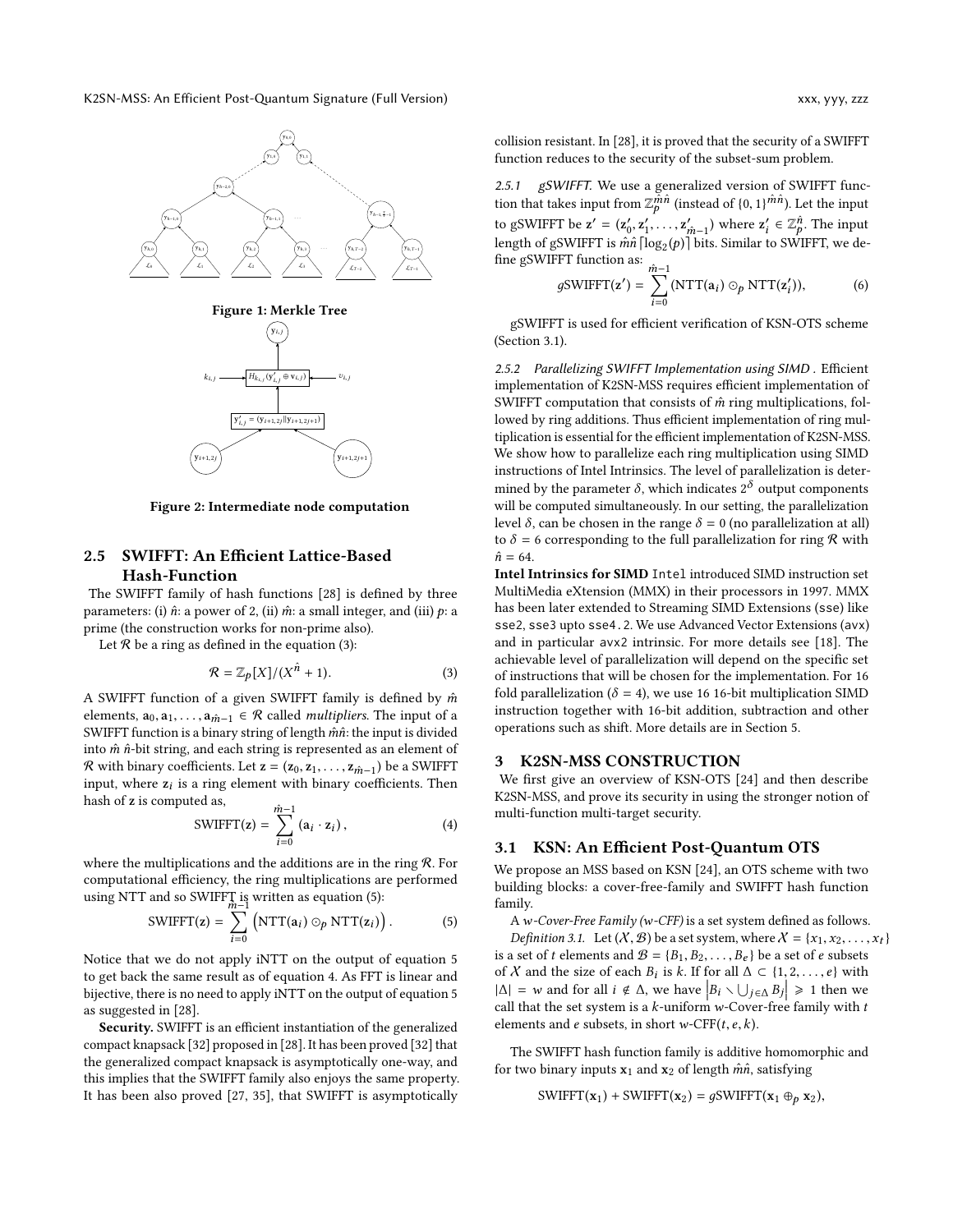where addition SWIFFT( $x_1$ ) + SWIFFT( $x_2$ ) is in ring  $R$ , and addition  $x_1 \oplus_p x_2$  is a component-wise modulo p addition of two vectors of length  $m\hat{n}$ . This property is used in KSN signature scheme [\[24\]](#page-15-15) to achieve fast signing and verification, and short signature. An overview of the scheme is given below. We use a pseudo-random function family  $F_n$ :  $\{f_k : \{0,1\}^{2n} \mapsto \{0,1\}^{2n} \mid k \in \{0,1\}^n\}$  to generate component secret keys (instead of uniform selection from generate component secret keys (instead of uniform selection from  $(0, 1)^{2n}$ .

Consider a message space consisting of m-bit strings. The secret key and the public key of KSN-OTS scheme consists of t compo*nent keys*, where *t* is an even integer satisfying  $\log_2\left(\frac{t}{2}\right) \ge m$ . A component secret is a <sup>2</sup>n bit random string and so the total secret key length is <sup>2</sup>tn bits. The component secret keys in practice (and in our implementation) are generated by applying  $f \in F_n$  on an initial seed. Thus the secret key can be considered as the seed of the PRG. The hash key k of SWIFFT is  $\hat{m}$  multipliers which are ring elements and are chosen uniformly at random from  $\{0, 1\}^{\hat{n} \lceil \log_2(p) \rceil}$ .<br>The signature scheme consists of three algorithms: KeyGen. Sign.

The signature scheme consists of three algorithms: KeyGen, Sign and Verify. The parameters of SWIFFT function  $(\hat{m}, \hat{n} \text{ and } p)$  and the pseudo-random function family  $F_n$  will be chosen to achieve the required security level. A function  $f_{sk}$ () is chosen from  $F_n$ , and sk is kept secret (this can be seen as the seed of the pseudo-random function).

Key Generation. The KeyGen generates the secret key  $S\mathcal{K}$  and the public key  $\mathcal{P} \mathcal{K}$  as given in Algorithm [1.](#page-5-0) The *i*-th component secret key is computed as  $f_{sk}(i + 1)$ . This is the same as the secret key generation in XMSS [\[9\]](#page-15-10).

<span id="page-5-0"></span>

| <b>Algorithm 1</b> Key Generation (KeyGen $(1^n)$ )                                                                                                                                                                                                                                                                   |  |
|-----------------------------------------------------------------------------------------------------------------------------------------------------------------------------------------------------------------------------------------------------------------------------------------------------------------------|--|
| (1) Choose sk as a seed uniformly at random from $\{0, 1\}^n$ .<br>(2) For $i = 0, 1, , t - 1$ , compute $x_i$ as $x_i = f_{sk}(i + 1)$ .<br>(3) For $i = 0, 1, \ldots, t - 1$ , compute $y_i$ as $y_i = \text{SWIFFT}_k(x_i)$ .<br>(4) Return Secret Key $S\mathcal{K}$ = sk and Public Key $\mathcal{P}\mathcal{K}$ |  |
| $\{y_0, y_1, \ldots, y_{t-1}\}.$                                                                                                                                                                                                                                                                                      |  |
|                                                                                                                                                                                                                                                                                                                       |  |

Signature Generation. The Sign takes an m-bit message mes and computes the signature  $\sigma_{\text{mes}}$  using Algorithm [2.](#page-5-1)

<span id="page-5-1"></span>

| <b>Algorithm 2</b> Signature Generation (Sign(mes, $\mathcal{SK}$ ))                                                                                                                                                                   |  |
|----------------------------------------------------------------------------------------------------------------------------------------------------------------------------------------------------------------------------------------|--|
| (1) For $i = 0, 1, , t - 1$ , compute $x_i$ as $x_i = f_{S\mathcal{K}}(i + 1)$ .<br>(2) Compute $B_{\text{mes}} = c_m(\text{mes})$ , where $B_{\text{mes}} = \{i_0, i_1, , i_{\frac{t}{n}-1}\}\$ ,                                     |  |
| and $i_j < i_{j+1}$ for all $0 \le j \le \frac{t}{2} - 2$ .<br>(3) Compute $\sigma_{\text{mes}} = \mathbf{x}_{i_0} \oplus_p \mathbf{x}_{i_1} \oplus_p \cdots \oplus_p \mathbf{x}_{i_{\frac{t}{2}-1}}$ ; Return $\sigma_{\text{mes}}$ . |  |
|                                                                                                                                                                                                                                        |  |

Signature Verification. The verification algorithm given by Algorithm [3,](#page-5-2) takes a message and signature pair (mes,  $\sigma_{\text{mes}}$ ), and outputs Accept or Reject.

In [\[24\]](#page-15-15), it has been proved that the KSN scheme is secure under the collision-resistance of the hash function. The security theorem is as given below:

THEOREM 3.2. [\[24\]](#page-15-15) If A is a quantum adversary that  $(\epsilon, \tau)$ -wins the unforgeability security game for KSN scheme, then A can be used to  $(\epsilon c', \tau + c)$ -find function collisions where c, c' are constants.

<span id="page-5-2"></span>

|  | Algorithm 3 Signature Verification (Verify(mes, $\sigma_{\text{mes}}$ , $\mathcal{P}\mathcal{K}$ )) |
|--|-----------------------------------------------------------------------------------------------------|
|  |                                                                                                     |

- (1) Compute  $B'_{\text{mes}} = c_m(\text{mes}).$ <br>(2) If  $\sigma$   $[i] \leq \frac{t}{2}$   $\forall 0 \leq i \leq \hat{m}$
- (2) If  $\sigma_{\text{mes}}[i] \leq \frac{t}{2}$ ,  $\forall 0 \leq i < \hat{m}\hat{n}$  ( $\sigma_{\text{mes}}[i]$  denotes the *i*-th com-<br>popent of the vector  $\sigma$ ) then continue else Reject ponent of the vector  $\sigma_{\text{mes}}$ ), then continue else Reject.
- (3) Compute  $\sigma'_{\text{mes}} = \mathbf{y}_{i_0} + \mathbf{y}_{i_1} + \cdots + \mathbf{y}_{i_{\frac{t}{2}-1}}$  (addition in  $\mathcal{R}$ ), and  $i_j$  ∈  $B'_{\text{mes}}$ .<br>If  $\pi'$  =
- (4) If  $\sigma'_{\text{mes}} = g\text{SWIFFT}_k(\sigma_{\text{mes}})$ , then Accept, else Reject.

Definition 3.3. Strong Unforgeability. Let  $\mathcal A$  has queried on a message M during the query phase of the security game and  $\sigma$  be the signature of the message. In the strong unforgeability game,  $\mathcal A$ is considered to be successful even if it can return a signature  $\sigma^*$  of<br>the message M where  $\sigma^* \neq \sigma$ the message *M* where  $\sigma^* \neq \sigma$ .

SWIFFT hash function used in KSN-OTS is itself highly parallelizable and this leads to higher speed of K2SN-MSS compared to XMSS that is based on W-OTS<sup>+</sup> that uses  $l$  random walks in the function family  $\mathcal{F}_n$  which are inherently sequential. Comparison of the two signature schemes is given in Section [6.2.](#page-14-0)

### 3.2 K2SN-MSS construction

K2SN-MSS extends the KSN-OTS to multi-message signature scheme and uses SWIFFT as the underlying hash function. However, SWIFFT compresses 2n bits to  $n + n_{\epsilon}$  bits and so concatenation of two outputs (in a node of the Merkle tree) results in  $2n + 2n_{\epsilon}$  bits. We introduce a function Merge that effectively slides one string over the other and XORs the overlapping part, to generate a  $2n$ -bit string. The overlapping part of the two strings is XOR-ed. For our chosen parameters  $n = 512$  and  $n_{\epsilon} = 64$ .

$$
\begin{array}{rcl}\n\text{Merge}(y_1, y_2) & = & \text{hi}_{n-n_{\epsilon}}(y_1) \|\text{(low}_{2n_{\epsilon}}(y_1) \oplus \text{hi}_{2n_{\epsilon}}(y_2)) \\
& \|\text{low}_{n-n_{\epsilon}}(y_2),\n\end{array} \tag{7}
$$

where (i)  $y_1$  and  $y_2$  are  $(n + n_{\epsilon})$ -bit strings, (ii)  $hi_1(y)$  is the most<br>significant *l* hits of y and (iii)  $l_{\text{DW}}(y)$  is the least significant *l* hits significant *l* bits of y and (iii)  $\text{low}_l(y)$  is the least significant *l* bits of y. The function Merge is used to calculate  $u'$ . Figure 2 instead of y. The function Merge is used to calculate  $y'_{j,i}$  Figure [2](#page-4-2) instead  $\cdot$ of simple concatenation.

LEMMA 3.4. Let f be a random oracle which outputs  $(n + n_{\epsilon})$ -bit long random strings. Let  $O_c$  and  $O_m$  be two oracles defined as follows: On a query,  $O_c$  outputs a 2n-bit long string y which is computed as  $y =$  $\lim_{n \to \infty} \left| \lim_{x \to \infty} \left( x_1, x_2 \right) : x_1, x_2 \right|$   $\leftarrow f$ . On the other hand,  $O_m$  outputs a 2n-bit long string y' which is computed as  $y' = \text{Merge}(x_1, x_2)$ :  $x_1, x_2 \stackrel{\$}{\leftarrow} f$ . Then  $O_c$  and  $O_m$  are indistinguishable.

PROOF. The proof depends on the following facts: (i) a substring of a random string is a random string, and (ii) concatenation and XOR of two random strings are also random. The job of a attacker is to distinguish the oracles from a given string from one of the oracles. As f and g are two indistinguishable random functions,  $x_1, x_2, x'_1$ <br>and  $x'$  are all random strings with indistinguishable distributions and  $x'_2$  are all random strings with indistinguishable distributions.<br>Therefore, u and u' will also have indistinguishable distributions. Therefore,  $y$  and  $y'$  will also have indistinguishable distributions.<br>If the attacker can distinguish the oracle from the output string If the attacker can distinguish the oracle from the output string with non-negligible probability, then the attacker can distinguish between  $f$  and  $g$  which contradicts the hypothesis.  $\square$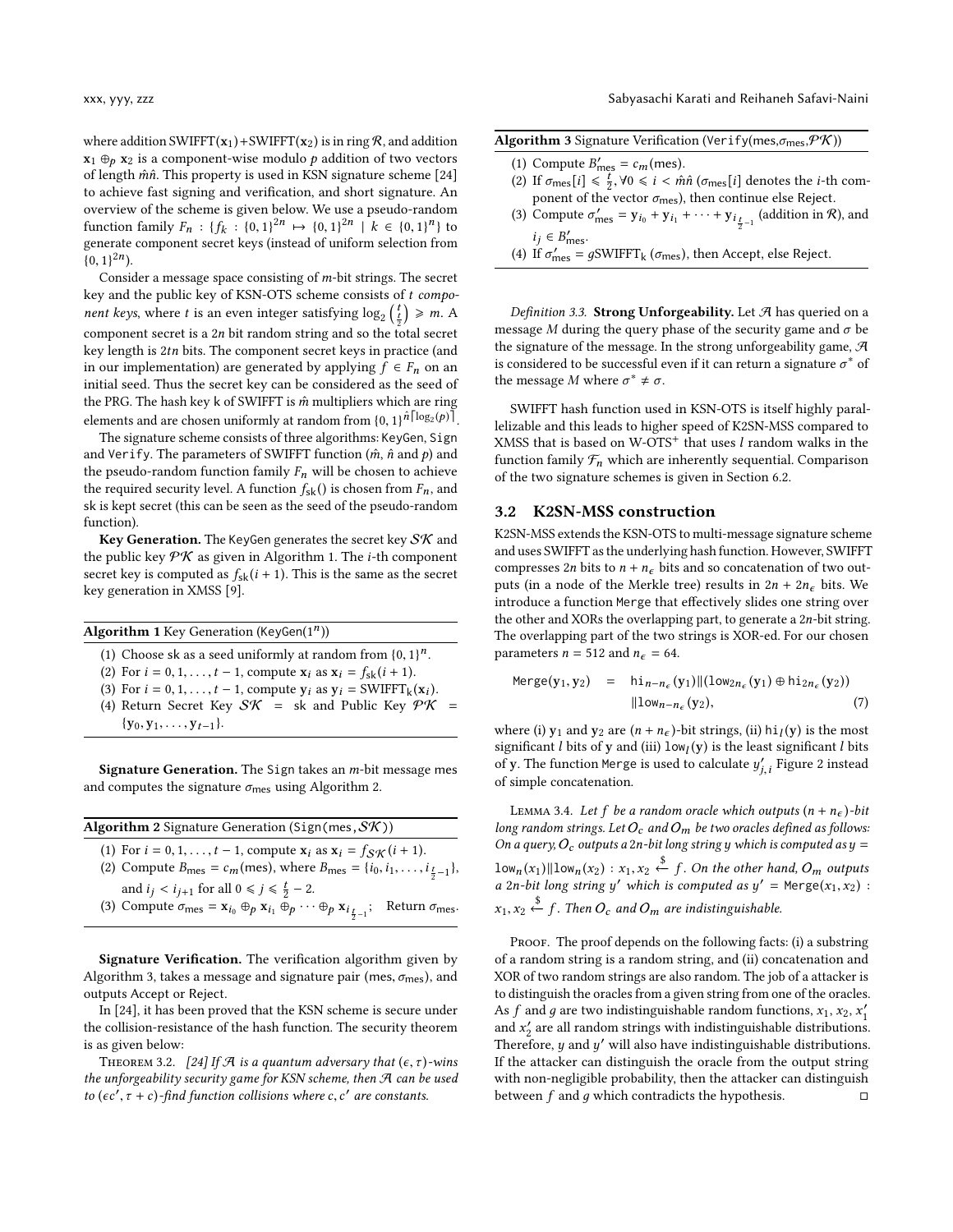3.2.1 Algorithms. K2SN-MSS consists of three algorithms: K2SN.KeyGen, Algorithm 5 Signature Generation of K2SN-MSS K2SN.Sign and K2SN.Verify.

**Key Generation:** K2SN. KeyGen uses two function families:  $F_n$ and SWIFFT as given in Algorithm [4.](#page-6-1) Here n is the length of the seed of the PRG that is used for secret key generation and is the security parameter of K2SN-MSS. During computation of each node in the tree a different hash key has been used. The public key length is  $n + n_{\epsilon}$  + hkseed + rpseed bits.

<span id="page-6-1"></span>Algorithm 4 Key Generation of K2SN-MSS (K2SN.KeyGen(1<sup>n</sup>))

- (1) Choose randomly, (i) sk  $\in \{0, 1\}^n$ , (ii) hkseed  $\in \{0, 1\}^n$  and (iii) rpseed  $\in \{0, 1\}^n$ (iii) rpseed  $\in \{0, 1\}^n$ .<br>For  $i = 0, 1, \ldots, T-1$
- (2) For  $i = 0, 1, ..., T 1$  (where  $T = 2<sup>h</sup>$ ) /\* Construction of  $\mathcal{L}_i$ <br>trees \*/ trees \*/
	- (a) For each  $\mathcal{L}_i$  tree, compute sk<sub>i</sub> =  $\text{low}_n(f_{sk}(i + 1))$ .
	- (b) For  $j = 0, 1, \ldots, t 1$ ,  $(t = 2^{\ell})$ , compute secret key components of the *i*-th signature as  $\mathbf{x} = f_t$ ,  $(i+1)$ ponents of the *i*-th signature as,  $x_{ij} = f_{skj}(j + 1)$ .<br>For  $i = 0, 1, \ldots, t - 1$ , compute the public key computer
	- (c) For  $j = 0, 1, \ldots, t 1$ , compute the public key component of *i*-th signature as,  $y_{i_j} = \text{SWIFFT}_{k_i}(x_{i_j})$ <br>Compute  $y_i$ , the root of the Merkle tra
	- (d) Compute  $y_{h,i}$ , the root of the Merkle tree  $\mathcal{L}_i$  from leaves  $y_{i_0}, y_{i_1}, \ldots, y_{i_{t-1}}$ . All the remaining nodes of the  $\mathcal{L}_i$  tree are computed with a new random pad and hash key.
- (3) The roots of the  $\mathcal{L}_i$  trees are the leaf nodes of the Merkle tree MSS at height h. Denote the nodes by  $y_{h,0}, y_{h,1}, \ldots, y_{h,T-1}$ , and construct the Merkle tree MSS<br>using different bash keys and random pads. The root of the using different hash keys and random pads. The root of the tree is denoted by  $y_{0,0}$ .
- (4) Return, (i) Secret key  $S\mathcal{K} =$  sk, and (ii) Public key  $\mathcal{P}\mathcal{K} =$  ${y_{0,0}}$ , hkseed, rpseed}.

Signature Generation. For the i-th message, mes, the signature  $\sigma_{\text{mes}} = (i, \text{pk}, \mathcal{PK}_i, \text{Auth})$ , where  $i, 1 \le i \le 2^h$  is the index of the signature  $n\text{ k}$  is the sum of the secret key components associated signature, pk is the sum of the secret key components associated with  $B_{\text{mes}}$ ,  $\mathcal{PK}_i$  is the set of component public keys of the *i*-th signature (*i*-th instance of KSN) and Auth contains the nodes of signature (i-th instance of KSN) and Auth contains the nodes of the MSS tree that are required for verification of  $\mathcal{L}_i$  root. The computations of pk,  $\mathcal{P}\mathcal{K}_i$  and Auth are given in Algorithm [5.](#page-6-2) The signature length consists of *h*-bits to represent *i*,  $\left(\left\lfloor \log_2(\frac{t}{2}) \right\rfloor + 1 \right) \times$ <br>2n bits to represent  $\log \log \log x$ , consisting of t outputs of SWIEFT 2n bits to represent pk,  $\mathcal{P}\mathcal{K}_i$  consisting of t outputs of SWIFFT<br>resulting in  $f(n+n)$  bits and  $h(n+n)$  bits to represent Auth resulting in  $t(n + n_{\epsilon})$  bits, and  $h(n + n_{\epsilon})$  bits to represent Auth which consists of the  $h$  sibling nodes. In total signature size is which consists of the *h* sibling nodes. In total signature size<br>  $|\sigma_{\text{mes}}| = h + n \times \left(2\left(\lfloor \log_2\left(\frac{t}{2}\right)\rfloor + 1\right) + t + h\right) + n_{\epsilon} \times (t + h)$  bits.<br>
Signature Varification To verifice  $\tau = (i, \text{rk } \mathcal{QK}, \Delta_{\text{tr}})$ 

**Signature Verification.** To verify  $\sigma_{\text{mes}}' = (i, \text{pk}, \mathcal{PK}_i, \text{Auth})$ ,<br>the is verified against  $\mathcal{PK}$ , using the KSN verification algorithm first pk is verified against  $\mathcal{PK}_i$  using the KSN verification algorithm (Algorithm [3\)](#page-5-2), and then  $\mathcal{PK}_i$  is authenticated against  $y_{0,0}$ , the root of the MSS Morkle tree using the Auth. The eleccitor is given in of the MSS Merkle tree using the Auth. The algorithm is given in Algorithm [6.](#page-6-3)

### <span id="page-6-0"></span>3.3 K2SN-MSS Security

THEOREM 3.5. If H is a  $2^h(2^{\ell}-1)$  multi-function multi-target<br>cand praimage resistant hash function than  $V2SM$  MSS is  $(c, 2^h, \pi)$ second-preimage resistant hash function then K2SN-MSS is  $(\epsilon, 2^h)$ secure against Strong Existential Unforgeable under Chosen Message attack (SUF-CMA). This means that for any forger  $A$  with success

<span id="page-6-2"></span> $(K2SN.Sign(i,mes,SK))$ 

- (1) Compute the seed sk<sub>i</sub> for the  $\mathcal{L}_i$  tree as sk<sub>i</sub> =  $f_{sk}(i + 1)$ .
- (2) Compute  $B_{\text{mes}} = c_m(\text{mes})$  and let  $B_{\text{mes}} = \{i_0, i_1, ..., i_{\frac{t}{2}-1}\}$ such that  $i_j < i_{j+1}$  for all  $0 \le j \le \frac{t}{2} - 2$ .<br>For  $i = 0, 1, \ldots, t-1$  compute the com-
- (3) For  $j = 0, 1, \ldots, t 1$ , compute the component secret keys of the *i*-th KSN-OTS as  $\mathbf{x}_{i_j} = f_{\text{sk}_i}(j+1)$ .<br>Compute the component public leave of
- (4) Compute the component public keys of the <sup>i</sup>-th KSN-OTS as  $\mathcal{P}\mathcal{K}_i = \{y_{i_j} = \text{SWIFFT}_k(x_{i_j}), j = 0, 1, \dots, t - 1\}.$
- (5) pk =  $\mathbf{x}_{i_0} \oplus p \mathbf{x}_{i_1} \oplus p \cdots \oplus p \mathbf{x}_{i_{t-1}}$ , where  $i_j \in B_{\text{mes}}$ .
- (6) Let  $y_{h,i}$  be the root of the Merkle tree  $\mathcal{L}_i$ . The Auth contains the sibling nodes of the MSS Merkle tree from  $y_i$ , to the the sibling nodes of the *MSS* Merkle tree from  $y_{h,i}$  to the root  $y_{h,i}$ root  $y_{0,0}$ .
- (7) Return  $\sigma_{\text{mes}} = (i, \text{pk}, \mathcal{PK}_i, \text{Auth}).$

<span id="page-6-3"></span>Algorithm 6 Signature Verification of K2SN-MSS  $(K2SN.Verify(mes, \sigma_{mes}))$ 

- (1) Let  $\sigma_{\text{mes}} = (i, \text{pk}, \mathcal{PK}'_i, \text{Auth}).$ <br>(2) Compute  $\overline{R} = c$  (me
- (2) Compute  $B_{\text{mes}} = c_m(\text{mes})$  and and let  $B_{\text{mes}} = \frac{c_m(\text{mes})}{\frac{1}{2} \cdot \frac{1}{2} \cdot \frac{1}{2} \cdot \frac{1}{2}}$  ${j_0, j_1, \ldots, j_{\frac{t}{2}-1}}$  such that  $j_k < j_{k+1}$  for all  $0 \le k \le \frac{t}{2} - 2$ .
- (3) If  $pk[i] \leq \frac{t}{2}$ ,  $\forall 0 \leq i < \hat{m}\hat{n}$ , then Continue else Reject.<br>(4) Let  $\mathcal{DK}' = \{y' \mid y' = y' \} \in \mathcal{F}$
- (4) Let  $\mathcal{P}K'$ (4) Let  $\mathcal{PK}'_i = \{y'_0, y'_1, \dots, y'_{t-1}\} \in \sigma_{\text{mes}}$ .<br>(5) Compute pk' =  $y'_{i_0} + y'_{i_1} + \dots + y'_{i_t}$ .
- .<br>6  $\int_{j_0}^{j} + y'_{j}$  $y'_{j_1} + \cdots + y'_{j_r}$  $j_{\frac{t}{2}-1}$ , where the additions are in the ring R.
- (6) If  $pk' = gSWIFFT_k(pk)$ , then Continue, else Reject.<br>(7) Compute the root of the Markle tree  $f$ , where the leg
- (7) Compute the root of the Merkle tree  $\mathcal{L}_i$  where the leaf nodes are  $\vec{y_0}, \vec{y_1'}, \ldots, \vec{y_{t-1}}$  and with the hash keys and random pads<br>used during signing. The hash keys and random pads can be used during signing. The hash keys and random pads can be easily regenerated from the published seed. Let the root of the Merkle tree  $\mathcal{L}_i$  be  $y'_{h,i}$ .
- (8) Compute the root of the *MSS* Merkle tree from  $y'_{h,i}$  using  $\ddot{\phantom{a}}$ Auth as

$$
\mathbf{y}'_{l, \frac{i}{2}} = \text{SWIFFT}_{k_{l, \frac{i}{2}}} (\text{Merge}(\mathbf{y}'_{l+1, i}, \text{Auth}[h-l]) \oplus \mathbf{v}_{l, \frac{i}{2}}),
$$
\n
$$
\text{where } i = 0 \text{ (mod 2)},
$$

$$
y'_{l, \frac{i-1}{2}} = \text{SWIFFT}_{k_{l, \frac{i-1}{2}}} (\text{Merge}(\text{Auth}[h-l], y'_{l+1, i}) \oplus v_{l, \frac{i-1}{2}}),
$$
  
where  $i = 1 \pmod{2}$ ,

where Auth[h – l] denotes the  $(h - l)$ -th node of the Auth.<br>If  $y' = y_0$  (where  $y_0$  a is the published root of the MSS

(9) If  $y'_{0,0} = y_{0,0}$  (where  $y_{0,0}$  is the published root of the *MSS*<br>Merkle tree as a part of  $P\mathcal{K}$ ) then Accent else Reject Merkle tree as a part of  $\mathcal{P}\mathcal{K}$ ), then Accept, else Reject.

probability  $\epsilon$  against K2SN-MSS after  $2^h$  query in time τ. The upper<br>bound of  $\epsilon$  is bound of  $\epsilon$  is

 $\epsilon \leq \frac{InSec^{MM-SPR}(\mathcal{H}, 2^h, 2^h(1+2^{\ell}))}{\epsilon'}$  $\frac{1}{\sqrt{2}}$ , where  $\epsilon' = (1 - 2^{-2n} - 2^{-m})(1 - 2^{-2n}) \cdot max\{2^{-2h}2^{-2(h+\ell)}, (1 - 2^{-2h})2^{-2(h+\ell)}\}$ where  $q_1, q \leq 2^h$ , and  $q_2 \leq 2^{h+\ell} - 1$  respectively.

PROOF. Our security derivation is game-based derivation. Let  $A$  is a PPT adversary who has the success probability of  $\epsilon$  after making q queries in time  $\tau$ . Let  $\mathcal B$  be another PPT algorithm which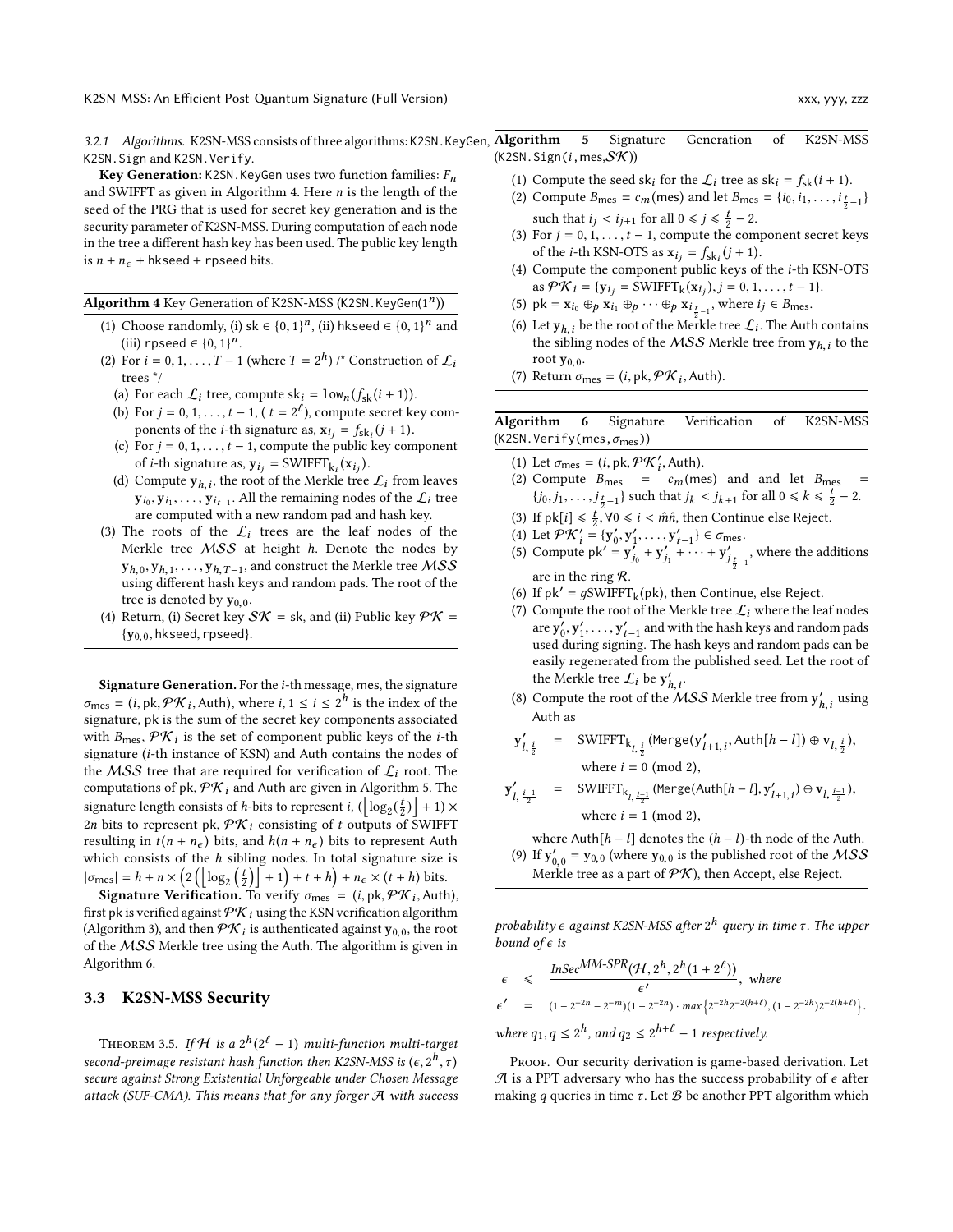- (1) the tuples of the list of length  $q_1$  be  $(x_i^p)$ <br>(2) other  $q_2$  tuples be  $(x^s, y^s, k^s)$  $\frac{y_i}{i}, \frac{y_i}{i}$  $\frac{1}{i}$ ,  $\frac{k_i}{i}$  $i^p$ ), and
- (2) other  $q_2$  tuples be  $(x_i^s, y_i^s, k_i^s)$ .

Let  $T = 2^h$  and  $t = 2^l$ . The security game has three phases: (i) Setup<br>Phase (ii) Query Phase and (iii) Answer Phase. The description of Phase, (ii) Query Phase, and (iii) Answer Phase. The description of the phases are given below.

- (1) Setup.
	- (a)  $\mathcal B$  chooses  $q_1$  distinct values uniformly at random from  $\{0, 1, \ldots, T-1\}$  and let this list be  $\Gamma = \{c_0, c_1, \ldots, c_{q_1-1}\}.$ Each  $c_i$  of  $\Gamma$  denotes the  $c_i$  -th instance of KSN-OTS.
	- (b) B sets each  $k_i^p$  as the hash key of the  $c_i$ -th instance of KSN-OTS. For the remaining KSN-OTS, it chooses hash KSN-OTS. For the remaining KSN-OTS, it chooses hash keys uniformly at random.
	- (c) Let  $(\mathcal{SK}_i, \mathcal{PK}_i)$  be the secret and public key pair of *i*-th instance of KSN-OTS. Now *R* chooses the S*K* uniformly instance of KSN-OTS. Now  $\mathcal B$  chooses the  $\mathcal{SK}_i$  uniformly at random and computes  $\mathcal{PK}_i$ .<br>  $\mathcal{R}$  chooses  $a_i$  values uniformly a
	- (d)  $\mathcal B$  chooses  $q_1$  values uniformly at random from {0, 1, ..., t-1} and and let this list be  $\Psi = \{d_0, d_1, \ldots, d_{q_1-1}\}$ . Each element  $d_i$  of  $\Psi$  denotes the  $d_i$ -th component of the secret key and public key of  $c_i$ -th instance of KSN-OTS.
	- (e)  $\mathcal B$  then replaces the  $d_i$ -th component secret key and public key of  $c_i$ -th instance of KSN-OTS by  $x_i^p$  and  $y_i^p$  respectively tively.
	- (f)  $\mathcal B$  chooses  $q_2$  nodes from authentication Merkle tree denoted by their positions as  $(a_i, b_i)$  where  $a_i$  denotes the height in the tree and he denotes the height in the tree and height in the street of the height  $a_i$ height in the tree and  $b_i$  denotes the  $b_i$ -th node at height  $a_i$ <br>from left  $a_i \in \mathbb{R}^{30}$  denotes the  $b_i$ -th node at height  $a_i$ from left.  $a_i \in_R \{0, 1, \ldots, h+\ell-1\}$  and  $b_i \in_R \{0, 1, \ldots, 2^{a_i-1}\}$ <br>1) such that no two  $(a_i, b_i)$  pairs are the same. Let the list 1} such that no two  $(a_i, b_i)$  pairs are the same. Let the list<br>be  $\gamma = \frac{1}{a_0 + b_0} \left( a_1 + b_1 \right) \left( a_2 + b_2 \right)$ be  $\Upsilon = \{(a_0, b_0), (a_1, b_1), \dots, (a_{q_2-1}, b_{q_2-1})\}.$ <br>  $\mathcal{R}$  sorts the  $(a_1, b_1)$  pairs by the increasing
	- (g) B sorts the  $(a_i, b_i)$  pairs by the increasing values of  $a_i$ <br>and let the sorted list be  $(a', b')$ . Now if there are multiple and let the sorted list be  $(a'_i, b'_i)$ . Now if there are multiple<br>nodes with same height, then sort them by h. Let the nodes with same height, then sort them by  $b_i$ . Let the<br>sorted list be  $\frac{\gamma'}{2} = \frac{1}{a'}, b'$ ,  $\frac{a'}{a'}, b'$ ,  $\frac{a'}{a'}, b'$ ,  $\frac{b'}{b'}$ sorted list be  $Y' = \{(a_0', b_0'), (a_1', b_1'), \dots, (a_{q_2-1}', b_{q_2-1}')\}$ .<br> *B* then constructs the authentication Merkle tree in the
	- (b)  $\mathcal{B}$  then constructs the authentication Merkle tree in the following fashion:
		- (i) The leaf nodes of the Merkle tree are the components of the  $\mathcal{P}K_i$  for  $0 \le i \le 2^h - 1$ . All the leaves are at height  $h + \ell$  where the height of the root node is 0.  $h + \ell$  where the height of the root node is 0.
		- (ii)  $B$  chooses the hash keys and the random pads uniformly at random for all the nodes except the node  $(a'_i)$ <br>the Markle tree  $\ddot{\phantom{0}}$  $'_{i}$ )s of the Merkle tree.
	- (iii) From the leaf nodes,  $B$  starts constructing the tree upto height  $a'_0$  – 1. Except the nodes  $(a'_i, b'_i) \in \tilde{\Upsilon}'$  who has the same height as  $a'$ . B computes all the nodes of the layer same height as  $a'_0$ , B computes all the nodes of the layer<br>a' normally. For the nodes  $(a', b') \in \mathcal{X}'$  with  $a' = a'$ .  $\frac{1}{100}$  is sets the value of  $y_{a'_i, b'_i}$  as  $y_j^8$  from the target list of the second preimers beek lowered by the target list of of normally. For the nodes  $(a'_i, b'_i) \in \Upsilon'$  with  $a'_i = a'_0$ , sets the value of  $u_i \cup a_i$  or  $y^s$  from the target list of the second-preimage, hash key as  $k_j^s$  and computes the j random pad as

$$
\mathbf{v}_{a'_i,b'_i} = x_j^s \oplus (\text{Merge}(y_{a'_i+1,2b'_i}, y_{a'_i+1,2b'_i+1})),
$$

because we know that  $y_j^s = \text{SWIFFT}_{k_j^s}(x_j^s)$ .

(iv) After completing the layer  $a'_0$ ,  $\mathcal{B}$  continues to compute the authorities Merkle tree faithfully until the next the authentication Merkle tree faithfully until the next height  $a'_i$  in the list  $\Upsilon'$  and repeats the step (iii) for new ′ .

(i) After completing the construction of the MSS tree,  $\mathcal{B}$ publishes all the hash-key and the random pads along with positions of the nodes for which they have been used and the root of the MSS tree.

#### (2) Query.

- (a)  $\mathcal B$  answers q queries of  $\mathcal A$ .
- (b) Let the set of messages be  $\{M_0, M_1, \ldots, M_{q-1}\}$ , where  $M_i$ is the message of i-th query.
- (c) B returns the signature  $s_i = (i, \sigma_i, \mathcal{PK}_i, \text{Auth}_i)$  corre-<br>coording to the message M, under the *i*-th instance of sponding to the message  $M_i$  under the *i*-th instance of KSN-OTS.

#### (3) Answer.

- (a) In this phase  $\mathcal A$  returns  $(M^*, s)$ <br>for all  $0 \le i \le a-1$ \*) where  $(M^*, s)$ \*)  $\neq$   $(M_i, s_i)$ for all  $0 \le i \le q - 1$ .
- (b) Let  $s^* = (i^*, \sigma^*, \mathcal{P}K^*, \text{Auth}^*).$ <br>(c) If K2SN Verify(M\*, s<sup>\*</sup>) = 1, th
- (c) If K2SN.Verify( $(M^*, s^*) = 1$ , then Continue, else **failure**.<br>(d) If  $i^* \in \Gamma$  there are three possibilities:
- (d) If  $i^* \in \Gamma$ , there are three possibilities:<br>(i)  $M^* = M_{1*}$  which implies  $s^* \neq s$ :
	- (i)  $M^* = M_{i^*}$ , which implies  $s^* \neq s_{i^*}$ . This case has also two different situations two different situations.
		- (A)  $(PK^*$ , Auth<sup>\*</sup>) =  $(PK_{i^*}$ , Auth<sub>i<sup>\*</sub></sup>): This implies forgery<br>of the *i*<sup>\*</sup>-th instance of KSN-OTS</sub> of the *i*<sup>\*</sup>-th instance of KSN-OTS.<br>• If  $d_{13} \in B_{14}$ , then *B* computes then
			- If  $d_{i^*} \in B_{M^*}$ , then B computes the second preimage of  $(x_i^p, y_{i^*}^p, k_{i^*}^p)$  and returns it.<br>elseif du # B,c, then & return
			- elseif  $d_i^* \notin B_{M^*}$ , then B returns failure.<br>  $(\mathcal{P}K^* \text{ with}^*) + (\mathcal{P}K \cdot \text{ with}^*)$ . This im
		- (B)  $(PK^*$ , Auth<sup>\*</sup>)  $\neq$   $(PK_{i^*}$ , Auth<sub>i\*</sub>): This implies that  $R$  found at least one collision during the verification  $\mathcal B$  found at least one collision during the verification of  $\mathcal{P} \mathcal{K}^*$  under Auth $^*$ .
			- If a node for any  $(a_i, b_i) \in \Upsilon$  got calculated during<br>verification and the B found a new image for the verification and the  $\beta$  found a new image for the node which is different from the value used to compute the tree, then  $B$  found a second-preimage for the node  $y_{a_i, b_i}$ .<br>If a node for any
			- If a node for any  $(a_i, b_i) \in \Upsilon$  got calculated during<br>• If a node for any  $(a_i, b_i) \in \Upsilon$  got calculated during verification and its image is the same as the value used to compute the tree, then  $B$  returns failure.
	- (ii)  $M^* \neq M_{i^*}$ , but  $s^* = s_{i^*}$ . This implies forgery of the  $i^*$ <br>instance of KSN-OTS instance of KSN-OTS.
		- (A) If  $d_{i^*} \in B_{M^*}$ , then B computes the second preimage<br>of  $(x^p, x^p, k^p)$  and returns it of  $(x_i^p, y_{i^*}^p, k_{i^*}^p)$  and returns it.<br>As  $d_i \notin B_i$  is then  $B$  returns
	- (B) As  $d_i^* \notin B_{M^*}$ , then B returns **failure**.
	- (iii)  $M^* \neq M_{i^*}$ , but  $s^* \neq s_{i^*}$ . This case has also two different situations situations.
		- (A)  $(PK^*$ , Auth<sup>\*</sup>) =  $(PK_{i^*},$  Auth<sub>i<sup>\*</sub></sup>): This implies forgery<br>of the *i*<sup>\*</sup> instance of KSN-OTS</sub> of the *i*<sup>∗</sup> instance of KSN-OTS.<br>● If  $d_1 \in B_1$  is then  $B$  compute
			- If  $d_i^* \in B_{M^*}$ , then B computes the second preimage of  $(x_i^p, y_{i^*}^p, k_{i^*}^p)$  and returns it.<br>else if  $d_{i^*} \notin B_{i^*}$  then  $B$  retur
			- else if  $d_i^* \notin B_{M^*}$ , then B returns **failure.**<br>  $(\mathcal{O}K^* \text{ with}^*) + (\mathcal{O}K_{M^*} \text{ with}^*)$ . This imp
		- (B)  $(PK^*$ , Auth<sup>\*</sup>)  $\neq$   $(PK_{i^*}$ , Auth<sub>i\*</sub>): This implies that  $R$  found at least one collision during the verification B found at least one collision during the verification of  $\mathcal{P} \mathcal{K}^*$  under Auth $^*$ .
			- If a node for any  $(a_i, b_i) \in \Upsilon$  got calculated during<br>verification and then *B* found a new image for verification and then  $B$  found a new image for the node which is different from the value used to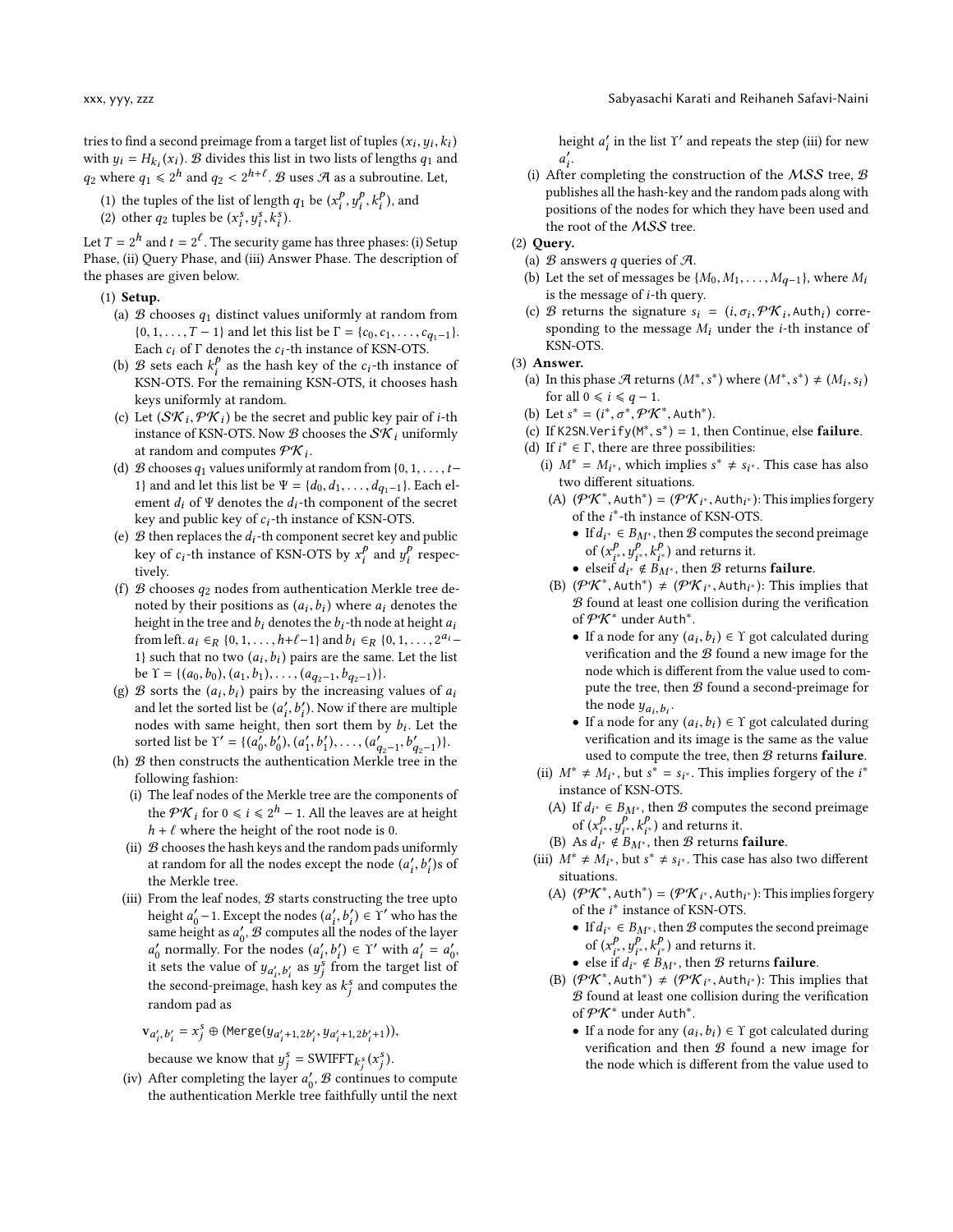compute the tree, then  $B$  found a second-preimage for the node  $y_{a_i, b_i}$ .<br>If a node for any (a

- If a node for any  $(a_i, b_i) \in \Upsilon$  got calculated during<br>• If a node for any  $(a_i, b_i) \in \Upsilon$  got calculated during verification and its image is the same as the value used to compute the tree, then  $B$  returns failure.
- (e) If  $i^* \notin \Gamma$ , there are three possibilities:<br>(i)  $M^* = M_{1*}$  which implies  $s^* \neq s_{1*}$ 
	- (i)  $M^* = M_{i^*}$  which implies  $s^* \neq s_{i^*}$ . This case has also two different situations two different situations.
		- (A)  $(PK^*$ , Auth<sup>\*</sup>) =  $(PK_{i^*}, \text{Auth}_{i^*})$ : This implies forgery<br>of the *i*<sup>\*</sup> instance of KSN-OTS. Then *B* returns **fail** of the  $i^*$  instance of KSN-OTS. Then  $\mathcal B$  returns failure.
		- (B)  $(PK^*$ , Auth<sup>\*</sup>)  $\neq$   $(PK_i^*$ , Auth<sub>i\*</sub>): This implies that  $\mathcal{R}$  found at least one collision during the verification  $B$  found at least one collision during the verification of  $\mathcal{P} \mathcal{K}^*$  under Auth $^*.$ 
			- If a node for any  $(a_i, b_i) \in \Upsilon$  got calculated during<br>verification and then B found a new image for the verification and then  $B$  found a new image for the node which is different from the value used to compute the tree, then  $B$  found an second-preimage for the node  $y_{a_i, b_i}$ .<br>If a node for any (a
			- If a node  $g_{a_i}, b_i$ ,<br>• If a node for any  $(a_i, b_i) \in \Upsilon$  got calculated during<br>varification and its image is the same as the value  $\frac{1}{2}$  is a security of  $\frac{1}{2}$ ,  $\frac{1}{2}$ ,  $\frac{1}{2}$ ,  $\frac{1}{2}$ ,  $\frac{1}{2}$ ,  $\frac{1}{2}$ ,  $\frac{1}{2}$ ,  $\frac{1}{2}$ ,  $\frac{1}{2}$ ,  $\frac{1}{2}$ ,  $\frac{1}{2}$ ,  $\frac{1}{2}$ ,  $\frac{1}{2}$ ,  $\frac{1}{2}$ ,  $\frac{1}{2}$ ,  $\frac{1}{2}$ ,  $\frac{1}{2}$ ,  $\frac{1}{2$ used to compute the tree, then  $B$  returns failure.
	- (ii)  $M^* \neq M_{i^*}$ , but  $s^* = s_{i^*}$ . This implies forgery of the  $i^*$ <br>instance of KSN-OTS. Then *B* ratures foilure instance of KSN-OTS. Then  $B$  returns failure.
	- (iii)  $M^* \neq M_{i^*}$ , but  $s^* \neq s_{i^*}$ . This case has also two different situations situations.
		- (A)  $(PK^*$ , Auth<sup>\*</sup>) =  $(PK_{i^*}, \text{Auth}_{i^*})$ : This implies forgery<br>of the *i*<sup>\*</sup> instance of KSN-OTS. Then *B* returns **fail** of the  $i^*$  instance of KSN-OTS. Then  $\mathcal B$  returns failure.
		- (B)  $(PK^*$ , Auth<sup>\*</sup>)  $\neq$   $(PK_i^*$ , Auth<sub>i\*</sub>): This implies that  $\mathcal{R}$  found at least one collision during the verification  $B$  found at least one collision during the verification of  $\mathcal{P} \mathcal{K}^*$  under Auth $^*.$ 
			- If a node for any  $(a_i, b_i) \in \Upsilon$  got calculated during<br>verification and then  $\mathcal{R}$  found a new image for  $\frac{1}{2}$  a new contract  $\frac{1}{2}$  (iii),  $\frac{1}{2}$  is got contracted when  $\frac{1}{2}$  is  $\frac{1}{2}$ the node which is different from the value used to compute the tree, then  $B$  found a second-preimage for the node  $y_{a_i, b_i}$ .<br>If a node for any (a
			- If a node  $g_{a_i}, b_i$ ,<br>• If a node for any  $(a_i, b_i) \in \Upsilon$  got calculated during<br>varification and its image is the same as the value verification and its image is the same as the value used to compute the tree, then  $B$  returns failure.

Now we compute the success probability of  $\mathcal{B}$ .

- Case 3.d: As the elements of the list <sup>Γ</sup> is chosen at random, then the probability of that  $i^* \in \Gamma$  is  $q_1/2^h$ . Now we analyze<br>the three different cases under this situation the three different cases under this situation.
	- Case 3.d.i: There are  $2^m$  (*m* denotes the length of the message space in hits) possible combinations of the messages sage space in bits) possible combinations of the messages and messages space is uniformly random. Therefore, the probability of  $\tilde{M}^* = M_{i^*}$  is  $2^{-m}$ . Case A happens with probability emailer than  $2^{-2n}$ . Because the min-entrony probability smaller than  $2^{-2n}$ . Because the min-entropy of the distribution of  $\sigma$  is at least  $2^{-2n}$  [\[24,](#page-15-15) [40\]](#page-16-3) and there-<br>fore the probability that the  $\mathcal{A}$  will get another  $\sigma^*$  is at fore, the probability that the  $\mathcal{A}$  will get another  $\sigma^*$  is at most  $2^{-2n}$ . If case A happens, then  $d_{\mathcal{F}} \in 1CFE(M^*)$  has most  $2^{-2n}$ . If case A happens, then  $d_i^* \in ICFF(M^*)$  has probability  $1/2$  and then  $B$  found a second-preimage of the  $(x_{d_i^*}, y_{d_i^*}, k_{d_i^*})$  of the  $q_1$  targets. Notice that the case<br>A and B are complementary to each other and then B hap- $\alpha_{a_{i^*}}$ ,  $y_{a_{i^*}}$ ,  $\alpha_{i^*}$ ,  $\alpha_{i^*}$  or the  $\gamma_1$  targets. Notice that the case A and B are complementary to each other and then B happens with at least probability  $(1 - 2^{-2n})$  [\[13\]](#page-15-9). In case of B,

there must be one call to SWIFFT between the KSN-OTS public key and the root node where the output for the forgery by the pigeonhole principle and the correct signature agree for the first time and let the node be  $(a^*, b^*) \in \Upsilon$ . As the nodes of *Y* are distributed uniformly at random over<br>the tree, the probability that collision happens exactly at the tree, the probability that collision happens exactly at the node  $(a^*, b^*)$  is  $q_2/2^{h+\ell} - 1$ . As the input data depends<br>on previously computed outputs of SWIEFT, it must difon previously computed outputs of SWIFFT, it must differ. Hence, for challenge pair  $(y_{a^*,b^*}, k_{a^*,b^*})$ , the input to this call to SWIFFT is a second preimage for  $x_{a^*,b^*}$  that fer. Hence, for challenge pair  $(y_{a^*,b^*}, k_{a^*,b^*})$ , the input to<br>this call to SWIFFT is a second preimage for  $x_{a^*,b^*}$ , that<br> $\Re$  returns breaking MM-SPR of SWIFFT. Notice that all  $B$  returns breaking MM-SPR of SWIFFT. Notice that all the events under Case 3.d.i are mutually exclusive. Hence maximum success probability of  $\mathcal B$  under case 3.d.i is

$$
2^{-m} \cdot \max \left\{ 2^{-2n} \times 2^{-1}, (1 - 2^{-2n}) \times q_2 2^{-(h+\ell)} \right\}.
$$

As  $2n \gg h$ ,  $2n \gg \ell$ , the maximum success probability here is  $\overline{a}$ 

$$
q_2(1-2^{-2n})\left\{2^{-(h+\ell+l)}\right\}.
$$

- Case 3.d.ii: This case essentially reduces to the problem of finding a different  $t/2$ -subset of elements in the  $\mathcal{SK}_{i^*}$ <br>that sums to  $\sigma_{i^*}$ , Again, this requires at least one element that sums to  $\sigma_i^*$ . Again, this requires at least one element<br>in  $\mu_0$ ,  $1\frac{2n}{n}$ . The probability of this even is upper bounded in  ${0, 1}^{2n}$ . The probability of this even is upper bounded<br>by one over the number of possible distinct  $t/2$ , subset by one over the number of possible distinct  $t/2$ - subset sums, meaning in the order of  $2^{-2n}$ .
- Case 3.d.iii: As the cases 3.d.1, 3.d.ii and 3.d.iii are mutually exclusive, then then the probability of this case approximately  $(1 - 2^{-m} - 2^{-2n})$ . Suppose that case A has occurred. This happens with probability smaller than  $2^{-2n}$  [\[24,](#page-15-15) [40\]](#page-16-3). Indeed,  $\sigma_i^*$  is not known to the adversary, and it requires at least one uniformly distributed secret value in  $\{0, 1\}^{2n}$  since  $|B_{M^*} \setminus B_{M_{I^*}}| \ge 1$ . The only thing  $\Delta$  knows about  $\sigma_{\text{in}}$  is that it is the sum of at least one A knows about  $\sigma_{i^*}$  is that it is the sum of at least one<br>uniformly secret 2n-dimensional binary vector and other uniformly secret <sup>2</sup>n-dimensional binary vector and other values in  $[t/2 - 1]^{2n}$ , which may be part of  $\sigma_{i^*}$ . Now  $d_i = \frac{d_i}{dt}$  and  $\frac{d_i}{dt}$  are complementary to each other and then B happens  $d_{i^*} \in B_{M^*}$  has probability 1/2. Notice that the case A and with at least probability  $(1 - 2^{-2n})$  [\[13\]](#page-15-9). Now if A occurs<br>then  $d_{12} \in B_{12}$  bannens with probability 1/2 as there are then  $d_{i^*} \in B_{M^*}$  happens with probability 1/2 as there are<br>exactly half of the messages of the total message space exactly half of the messages of the total message space whose 1CFF includes  $d_i^*$ . Now if B occurs, then  $\overline{B}$  returns<br>breaking MM-SPP of SWIEFT with probability  $a_2/2^{h+\ell}$ breaking MM-SPR of SWIFFT with probability  $q_2/2^{h+\ell}$ Therefore, total probability of  $\mathcal B$  to achieve success under case 3.d.iii is

$$
(1 - 2^{-m} - 2^{-2n}) \cdot \max\left\{2^{-2n} \times 1/2, (1 - 2^{-2n})q_2/2^{h+\ell}\right\}.
$$

As  $2^{-2n} \approx 0$ , the maximum success probability here reduces to

$$
(1 - 2^{-m} - 2^{-2n}) \cdot (1 - 2^{-2n}) q_2 2^{-(h+\ell)}
$$

Therefore, the maximum success probability of  $B$  under case 3.d will be

$$
q_1 2^{-h} \max \left\{ q_2 (1 - 2^{-2n}) 2^{-(h+\ell+1)}, 2^{-2n}, (1 - 2^{-m} - 2^{-2n}) \right\}
$$
  

$$
(1 - 2^{-2n}) q_2 2^{-(h+\ell)} \Big\}
$$
  

$$
= q_1 2^{-h} (1 - 2^{-m} - 2^{-2n}) \cdot (1 - 2^{-2n}) q_2 2^{-(h+\ell)}.
$$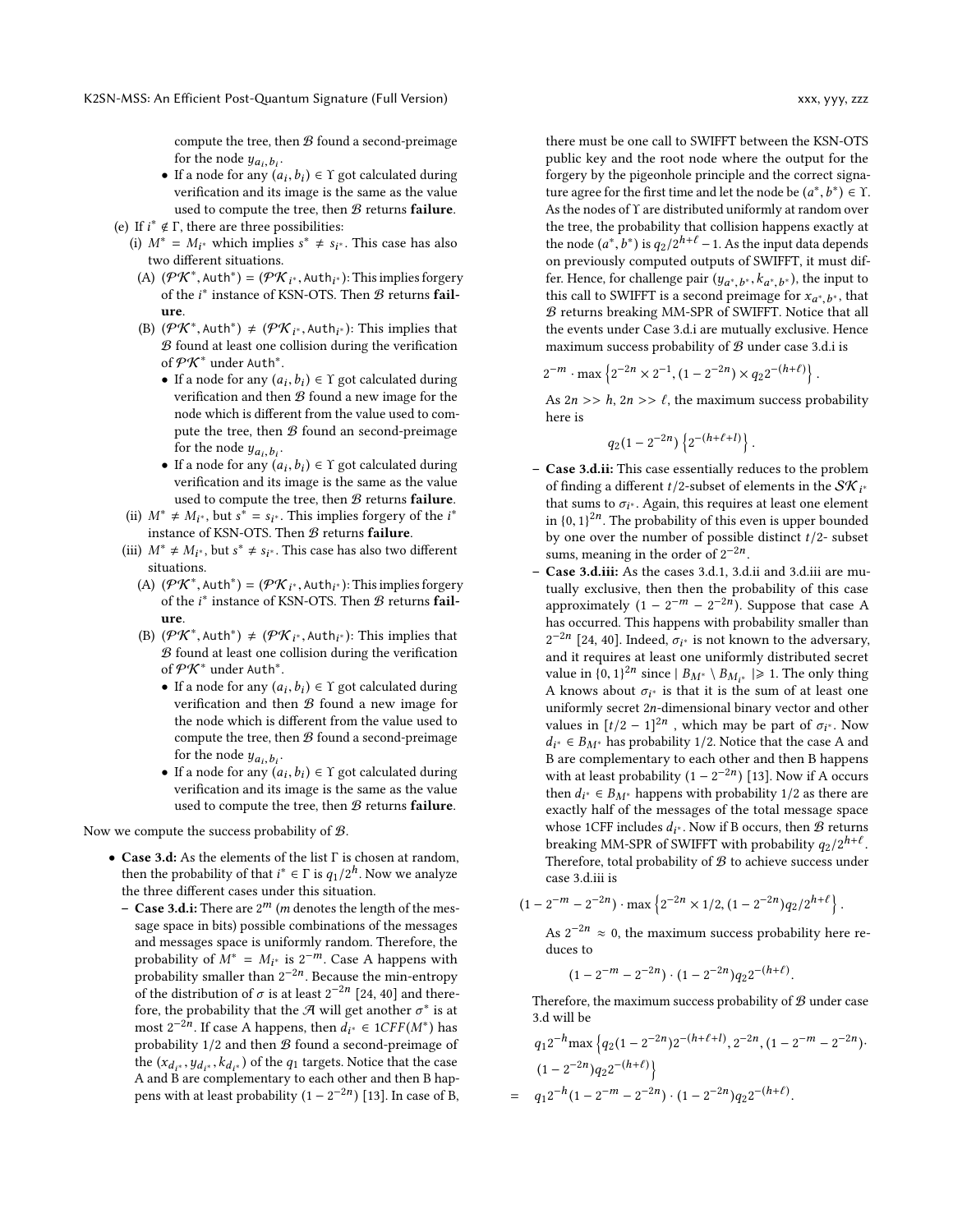- Case 3.e:As the elements of the list Γ is chosen at random, then the probability of that  $i^* \notin \Gamma$  is  $1 - q_1/2^h$ . Now we analyze the three different cases under this situation.
	- Case 3.e.i: This happens with probability with 2 <sup>−</sup>m. As case A here is exactly the same as the case 3.d.A, the case A will happen with probability  $2^{-2n}$ . Then case B happens<br>with probability  $(1 - 2^{-2n})$  given that case case 3.4.2 has with probability  $(1 - 2^{-2n})$  given that case case 3.d.a has occurred. Then  $B$  returns breaking MM-SPR of SWIFFT with probability  $q_2 2^{-(h+\ell)}$ . Therefore, success probability of  $\mathcal{B}$  here is of B here is

$$
2^{-m} \times (1 - 2^{-2n}) \times q_2 2^{-(h+\ell)}
$$

- Case 3.e.ii: This case essentially as the same as 3.d.ii, meaning the probability of this event is  $2^{-2n}$ .
- **Case 3.e.iii:** This happens with probability with  $(1 2^{-2n} - 2^{-m}$ ). Case B happens with probability with at least  $1 - 2^{-2n}$  given that case case 3.e has occurred. Then B returns breaking MM-SPR of SWIFFT with probability  $q_2/2^{h+\ell}$ . Therefore, maximum success probability of  $\mathcal B$ here is

$$
(1 - 2^{-2n} - 2^{-m}) \times (1 - 2^{-2n}) \times q_2 2^{-(h+\ell)}.
$$

Therefore, the probability of success under case 3.e is

$$
(1-q_12^{-h})(1-2^{-2h}-2^{-m})(1-2^{-2h})q_22^{-(h+\ell)}.
$$

If we assume the success probability of  $\mathcal A$  is  $\epsilon$ , then the success probability of  $\mathcal B$  is  $\epsilon \cdot \epsilon'$  where

 $\epsilon'$  = max{max. success probability under Case 3.e,

max. success probability under Case 3.e}

 $= (1 - 2^{-2n} - 2^{-m})(1 - 2^{-2n}) \cdot \max\left\{q_1 2^{-h} q_2 2^{-(h+\ell)}\right\}$  $(1 - q_1 2^{-h}) q_2 2^{-(h+\ell)}$ 

Putting  $q_1 = 2^h$  and  $q_2 = 2^{h+\ell}$ , we get that

$$
\epsilon' = (1 - 2^{-2n} - 2^{-m})(1 - 2^{-2n}) \cdot \max\left\{2^{-2h}2^{-2(h+\ell)}, (1 - 2^{-2h})2^{-2(h+\ell)}\right\}
$$

For a target list of length  $q'$  after q queries, the success probability of B is upper-bounded by InSec<sup>MM-SPR</sup> $(H, q, q')$  and that implies

$$
\epsilon \leq \text{InSec}^{\text{MM-SPR}}(\mathcal{H}, 2^h, 2^h(1+2^{\ell}))/\epsilon'. \quad \Box
$$

 $\Box$ 

Estimating security level of K2SN-MSS. In [\[21\]](#page-15-14) it was argued that (See Equation (16) of [\[21\]](#page-15-14)), if a hash function  $H$  is considered as random oracle, then

$$
\text{InSec}^{\text{MM-SPR}}(\mathcal{H},q,q') = \frac{(q+1)q'}{2^{n'}},
$$

where  $\mathcal{H}_K : \{0, 1\}^{2n} \mapsto \{0, 1\}^{n'}$ <br>In K2SN-MSS, we instant

In K2SN-MSS, we instantiate  $H$  by SWIFFT with parameters  $\hat{m} = 16$ ,  $\hat{n} = 64$  and  $p = 257$ . Therefore, n', the size of the hash output is 576 bits output is 576 bits.

For  $h = 20$ ,  $\ell = 9$ ,  $m = 256$ ,  $n = 512$  and  $n' = 576$ , we have  $\ell = 2^{-2n} = 2^{-m}$  (1 = 2<sup>-2n</sup>)  $\approx$  1 and so  $(1 - 2^{-2n} - 2^{-m})(1 - 2^{-2n}) \approx 1$ , and so,

$$
\epsilon \leqslant \frac{2^{40}(1+2^9)2^{-576}}{\max\{2^{-40}2^{-58}, (1-2^{-40})2^{-58}\}} \approx 2^{-469}.
$$

The bit-security of the signature scheme is computed as  $\log_2(\epsilon/\tau)$  [\[9\]](#page-15-10), there  $\tau$  is the time (measured in the number of bash evaluation) where  $\tau$  is the time (measured in the number of hash evaluation) required for key generation,  $q$  signature generations,  $q$  verifications and the time required for  $\mathcal A$  to forge a signature [\[40\]](#page-16-3). Key generation requires  $2^{\hat{h}+\ell+1} - 1$  computations of SWIFFT, signing  $2^h$  signatures requires  $2^h \times (h+1) \times 2^{\ell+1}$  hash computations and<br>verification of  $2^h$  cignatures requires  $2^h \times (h+2^{\ell+1})$  hash computations verification of  $2^h$  signatures requires  $2^h \times (h + 2^{\ell+1})$  hash computations [13]. Therefore, the lower bound on  $\tau$  is tations [\[13\]](#page-15-9). Therefore, the lower bound on  $\tau$  is

$$
\tau \ge 2^{h+\ell+1} + 2^h \times (h+1) \times 2^{\ell+1} + 2^h \times (h+2^{\ell+1}) \approx 2^{35}
$$

and the bit-security of KSN-MMS for the given parameters will be 504.

#### 4 SIMD PARALLELIZATION OF NTT

Our implementation of K2SN-MMS uses SIMD parallelization of SWIFFT. In the following we show how ring multiplication, which is the most costly operation in SWIFFT, can be parallelized using SIMD instructions of avx2. We use the level of parallelization as a parameter that can be chosen based on the setting.

Notations. We will denote a vector by bold lowercase alphabet (e.g.  $z$ ,  $\beta$ ). By a single subscript, we denote a vector of dimension 64 (e.g.  $z_i$  is a vector of length 64). If we use two subscript separated by a ",",<br>then it denotes a vector of langth  $2^{\delta}$ . We denote the k<sup>th</sup> component then it denotes a vector of length  $2^{\delta}$ . We denote the  $k^{th}$  component<br>of a vector  $\overline{z}$ , (or  $\overline{z}$ , i) as  $\overline{z}$ , [k] (or  $\overline{z}$ , [k]). We use  $\oplus$  and  $\odot$  as of a vector  $z_i$  (or  $z_{i,j}$ ) as  $z_i[k]$  (or  $z_{i,j}[k]$ ). We use  $\bigoplus_{p}$  and  $\bigodot_{p}$  as defined in Section 2. The main computation of K2SN-MSS is the defined in Section [2.](#page-2-2) The main computation of K2SN-MSS is the computation of SWIFFT. We describe our SIMD parallelization of this computation for the following parameters:

$$
\hat{n} = 64, \hat{m} = 16, p = 257 \text{ and } \omega = 42 \text{ (mod 257)},
$$

These are the parameters given in [\[5,](#page-15-19) [28\]](#page-15-20). For these parameters, the output of SWIFFT and gSWIFFT are elements of  $\mathbb{Z}_{257}^{64}$ . The input to SWIFFT is from  $7^{21024}$  and to sSWIFFT is from  $7^{1024}$ . An input too SWIFFT is from  $\mathbb{Z}_2^{1024}$  and to gSWIFFT is from  $\mathbb{Z}_{257}^{1024}$ . An input vector z into tor **z** is mapped into elements of  $\mathcal{R}$  by partitioning the vector **z** into 16 sub-vectors of dimension 64 each, such that  $z = (z_0, z_1, \ldots, z_{15})$ , where each  $z_i$  can be represented as a ring element. Further assume that each  $z_i = (z_{i,0}, z_{i,1}, \ldots, z_{i,63})$ , with  $z_{i,j} \in \mathbb{Z}_2$  (or  $z_{i,j} \in \mathbb{Z}_{257}$ ). Let  $a_0, a_1, \ldots, a_{m-1}$  be the multipliers of a SWIFFT function. Then the hash of z is computed by equation [\(4\)](#page-4-5) as  $\Sigma_{15}^{15}$  a<sub>i</sub> · z<sub>i</sub>. This com-<br>notation is equation (5) as  $\Sigma_{15}^{15}$   $\Sigma_{\text{ETC}}^{TT}$  (5) as  $\Sigma_{\text{TTC}}^{TT}$ the hash of **z** is computed by equation (4) as  $\sum_{i=0}^5 a_i \cdot z_i$ . This computation in practice is by equation [\(5\)](#page-4-4) as  $\sum_{i=0}^{15} \text{NTT}(\mathbf{a}_i) \odot_p \text{NTT}(\mathbf{z}_i)$  and so mainly computation of NTT. and so mainly computation of NTT.

Let  $y_i$  be the NTT of  $z_i$  given by  $y_i = NTT(z_i) = (y_{i,0}, y_{i,1}, \ldots,$ <br>
(a) Our objective is to parallelize the computation of  $y_i =$  $y_{i,63}$ ). Our objective is to parallelize the computation of  $y_i$  = NTT( $z_i$ ) for  $0 \le i \le 15$ . We introduce a parameter  $\delta$  that determines the level of parallelization; that is a  $\delta$ -parallelized computermines the level of parallelization: that is a  $\delta$ -parallelized computation of NTT, performs operation on  $2^\delta$  components of the vector  $y_i$ . We divide  $y_i$  into  $\frac{64}{2^{\delta}}$  vectors of dimension  $2^{\delta}$  such that  $y_i =$  $(y_{i,0}, y_{i,1}, \ldots, y_{i,\frac{64}{2^{\delta}}-1}),$  where  $y_{i,\ell} = (y_{i,2^{\delta} \cdot \ell+0}, y_{i,2^{\delta} \cdot \ell+1}, \ldots,$  $y_{i,2\delta}$ ,  $\ell_{+2\delta-1}$  for  $0 \le \ell \le \frac{64}{2\delta} - 1$ . Therefore, each  $y_{i,j}$  is  $j_0^{th}$  component of the vector  $y_{i,j_1}$  for some  $0 \le j_0 \le 2^{\delta} - 1$  and  $0 \le j_1 \le \frac{64}{2^{\delta}} - 1$ . We rewrite the j of equation [\(8\)](#page-10-0) as  $j = j_0 + 2^{\delta} j_1$ , where  $0 \le j_0 \le 2^{\delta}$  and  $0 \le j_i \le \frac{64}{\delta} - 1$ . As a consequence k of the equation (8)  $2^{\delta} - 1$  and  $0 \le j_1 \le \frac{64}{2^{\delta}} - 1$ . As a consequence, k of the equation [\(8\)](#page-10-0) has to broken down into  $k_0$  and  $k_1$  as  $k = k_0 + \frac{64}{2^{\delta}} k_1$ , where  $0 \le$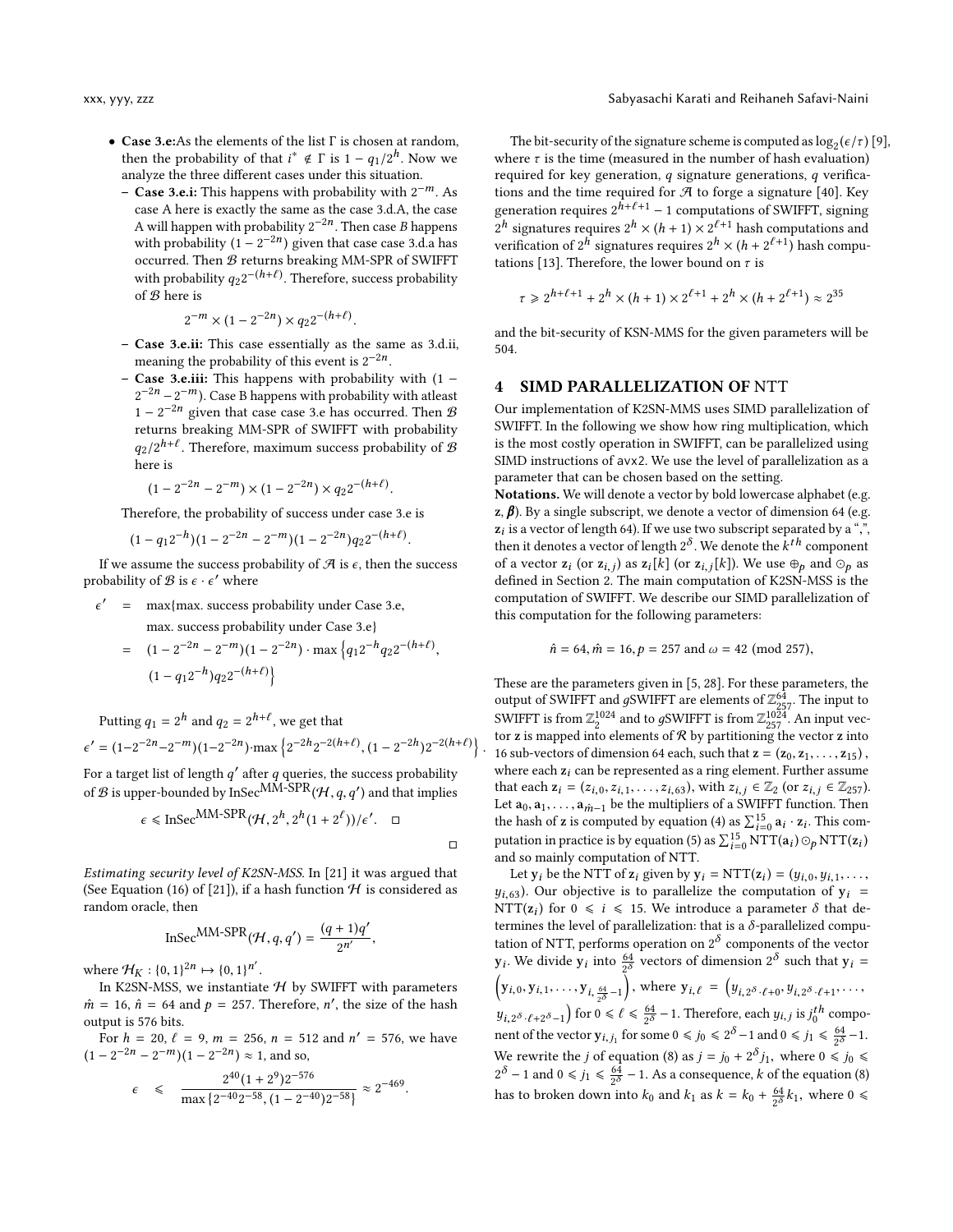$$
k_0 \le \frac{64}{2^{\delta}} - 1 \text{ and } 0 \le k_1 \le 2^{\delta} - 1. \text{ Now we compute each } y_{i,j} \text{ as,}
$$

$$
y_{i,j} = \sum_{k=0}^{63} (z_{i,k} \omega^k) \omega^{2jk}, \forall j, 0 \le j \le 63. \tag{8}
$$

The equation [\(8\)](#page-10-0) can be restated as:

<span id="page-10-1"></span><span id="page-10-0"></span>
$$
y_{i,j_0+2^{\delta}j_1} = \sum_{k=0}^{63} (z_{i,k}\omega^k)\omega^{2jk}
$$
 (9)

$$
= \sum_{k_0=0}^{\frac{64}{2^{\delta}-1}} \left( \omega^{2^{\delta+1}} \right)^{j_1 k_0} \cdot y'_{j_0, k_0}, \tag{10}
$$

where 
$$
y
$$

<span id="page-10-2"></span>
$$
y'_{j_0, k_0} = \alpha_{j_0, k_0} \cdot \beta_{j_0, k_0},
$$
  
\n
$$
\alpha_{j_0, k_0} = \omega^{(2j_0+1)k_0},
$$
\n(11)

$$
\beta_{j_0, k_0} = \sum_{k_1=0}^{2^{\delta}-1} \left( \omega^{\frac{64}{2^{\delta}} k_1(1+2j_0)} z_{i, k_0 + \frac{64}{2^{\delta}} k_1} \right).
$$
 (13)

For  $\delta$ -parallelization, let  $y_{i,j_1} = (y_{i,2^{\delta} \cdot j_1+0}, y_{i,2^{\delta} \cdot j_1+1}, \dots, y_{i,2^{\delta} \cdot j_1+2^{\delta}-1}).$ <br>We compute the components of the vectors  $y_{i,j}$  in parallel for We compute the components of the vectors  $y_{i,j}$  in parallel for  $0 \le j_1 \le \frac{64}{2^{\delta}} - 1$ . From equation [\(10\)](#page-10-1), we know  $y_{i,2^{\delta},j_1+j_0}$  (for  $\delta \cdot j_1+j_0$ <br>i<sub>1</sub> k<sub>0</sub>  $0 \le j_0 \le 2^{\delta} - 1$ ) can be expressed as  $\sum_{k_0=0}^{\frac{64}{2^{\delta}}-1}$  $k_0=0$ ĺ  $2^{\delta+1}\bigg)^{j_1k_0} \cdot y'_{j_0}$  $j_0, k_0$ . Therefore, the vector  $y_{i,j_1}$  can be written as

<span id="page-10-3"></span>
$$
\mathbf{y}_{i,j_1} = \left(\sum_{k_0=0}^{\frac{64}{2^{\delta}}-1} \left(\omega^{2^{\delta+1}}\right)^{j_1k_0} \cdot y'_{0,k_0}, \dots, \sum_{k_0=0}^{\frac{64}{2^{\delta}}-1} \left(\omega^{2^{\delta+1}}\right)^{j_1k_0} \cdot y'_{2^{\delta}-1,k_0}\right).
$$
\n(14)

Thus the vector  $y_{i,j_1}$  can be computed from the vector  $y'_{i_0,k_0} =$  $j_0, k_0$ <br>+1  $\ddot{y}$  $\int_{0, k_0}^{\prime}$ , y  $y'_{1, k_0}, \ldots, y'_{64}$  $\sum_{2^{\delta}-1,k_0}$ ) by multiplications by scalars ( $\omega^{2^{\delta+1}}$  $)^{j_1k_0},$  $0 \le k_0 \le \frac{64}{2^{\delta}} - 1.$ <br>On the other

On the other hand, each component  $y'_{j_0, k_0}$  of the vector  $y'_{j_0}$ between the catternaire, each empirical  $j_{j_0,k_0}$  or the vector  $j_{j_0,k_0}$ <br>depends on  $\alpha_{j_0,k_0}$  and  $\beta_{j_0,k_0}$  through the equation [\(11\)](#page-10-2). Thus, we can express the vector  $\mathbf{y}'_{j_0, k_0}$  as  $\mathbf{y}'_{j_0, k_0} = (\alpha_{0, k_0} \cdot \beta_{0, k_0}, \alpha_{1, k_0} \cdot \beta_{1, k_0})$  $j_0, k_0 \stackrel{\text{(a)}}{=} j_{0, k_0} \stackrel{\text{(b)}_{0, k_0}}{=} j_{0, k_0} \stackrel{\text{(c)}}{=} j_{0, k_0} \stackrel{\text{(c)}}{=} j_{0, k_0} \stackrel{\text{(d)}}{=} j_{0, k_0} \stackrel{\text{(e)}}{=} j_{0, k_0} \stackrel{\text{(f)}}{=} j_{0, k_0} \stackrel{\text{(g)}}{=} j_{0, k_0} \stackrel{\text{(h)}}{=} j_{0, k_0} \stackrel{\text{(i)}_{0, k_0}}{=} j_{0, k_0} \stackrel{\text{(i)}_{0, k_0}}{=} j_{$  $\alpha_{2^{\delta}-1, k_0} \cdot \beta_{2^{\delta}-1, k_0}$ , which can be viewed as the component-wise<br>multiplication of the vectors  $\boldsymbol{\alpha}_{\cdot}$ ,  $\boldsymbol{\alpha}_{\cdot}$ ,  $\alpha_{\cdot}$ ,  $\alpha_{\cdot}$ ,  $\alpha_{\cdot}$ ,  $\alpha_{\cdot}$ ,  $\alpha_{\cdot}$ ,  $\alpha_{\cdot}$ multiplication of the vectors  $\boldsymbol{\alpha}_{j_0,k_0} = (\alpha_{0,k_0}, \alpha_{1,k_0}, \ldots, \alpha_{2\delta-1,k_0}),$ <br>and  $\boldsymbol{\beta}_{k+1} = (\beta_{k+1}, \beta_{k+1}, \ldots, \beta_{k+1})$ and  $\boldsymbol{\beta}_{j_0, k_0} = (\beta_{0, k_0}, \beta_{1, k_0}, \dots, \beta_2)$ <br>The vectors  $\boldsymbol{\alpha}_{j_0, k_0}$  can be prec

 $\text{d}$   $\boldsymbol{\beta}_{j_0,k_0} = (\beta_{0,k_0}, \beta_{1,k_0}, \dots, \beta_{2^{\delta}-1,k_0}).$ <br>The vectors  $\boldsymbol{\alpha}_{j_0,k_0}$  can be precomputed as they do not depend on the input string. If  $z \in \mathbb{Z}_2^{1024}$ , the vectors  $\beta_{j_0, k_0}$  can be precomputed<br>or computed in real-time during the execution and this depends on or computed in real-time during the execution and this depends on the level of parallelization. To compute vectors  $y_i$  in parallel, we first compute vectors  $y'_i$  from  $\alpha$  is and  $\beta$  is and then using first compute vectors  $\mathbf{y}'_{j_0, k_0}$  from  $\boldsymbol{\alpha}_{j_0, k_0}$ , and  $\boldsymbol{\beta}_{j_0, k_0}$ , and then using equation [\(14\)](#page-10-3), compute the vectors  $y_{i,j_1}$  from the vectors  $y'_{j_0}$  $j_0, k_0$ . Details are in Section [4.1.](#page-10-4)

# <span id="page-10-4"></span>**4.1** Parallelization of NTT when  $z_i \in \mathbb{Z}_2^{64}$  $(b<sub>NTT2</sub> <sup>δ</sup>(·))$

For  $z_i \in \mathbb{Z}_2^{64}$ , the computation is called  $b$ NTT –  $2^{\delta}(\cdot)$ , and given below.

(1) Precomputation of vectors  $\boldsymbol{\alpha}_{j_0, k_0}$ : Define vectors  $\boldsymbol{\alpha}_{j_0, k_0}$  =  $(\alpha_{0,k_0}, \alpha_{1,k_0}, \ldots, \alpha_{2\delta-1,k_0}) \in \mathbb{Z}_{257}^{2^\delta}$ , where  $\alpha_{j_0,k_0}$  is defined by equation [\(12\)](#page-10-2) for  $0 \le k_0 \le \frac{64}{2^{\delta}} - 1$ . The vectors  $\alpha_{j_0, k_0}$  can have  $\frac{64}{2^{\delta}}$  possible values depending on the value of  $k_0$ . Let  $\Lambda_1$  be the precomputation table where rows of the table are the vectors  $\boldsymbol{\alpha}_{j_0, k_0}$ . There are  $k_0$  rows of the table  $\Lambda_1$  which are indexed by  $k_0$ .

(2) Precomputation of vectors  $\beta_{j_0, k_0}$ : Define vectors  $\beta_{j_0, k_0}$  $(\beta_{0,k_0}, \beta_{1,k_0}, \dots, \beta_{2^{\delta}-1, k_0}) \in \mathbb{Z}_{257}^{2^{\delta}}$ , where  $\beta_{j_0, k_0}$  is defined by equation [\(13\)](#page-10-2). For a given  $k_0$ ,  $\beta_{j_0, k_0}$  can have  $2^{2^{\delta}}$  possible<br>values depending on the combination of the bits values depending on the combination of the bits

<span id="page-10-6"></span>
$$
\mathbf{z}_{i,k_0} = \left( z_{i,k_0+\frac{64}{2\delta} \cdot 0}, z_{i,k_0+\frac{64}{2\delta} \cdot 1}, \ldots, z_{i,k_0+\frac{64}{2\delta} \cdot (2^{\delta}-1)} \right), \quad (15)
$$

that can be easily precomputed and stored. Let the precomputation table  $\Lambda_2$  with these entries be indexed from 0 to  $2^{2^{\delta}}$  – 1. We can choose an entry from the table by the decimal value of  $z_{i,k_0}$  computed from the expression,

$$
\mathrm{dec}_{2^{\delta}}(\mathbf{z}_{i,k_0})=z_{i,k_0+\frac{64}{2^{\delta}}\cdot 0}2^0+\cdots+z_{i,k_0+\frac{64}{2^{\delta}}\cdot 0}(2^{\delta}-1)2^{2^{\delta}-1}.
$$

(3) **Computation of vectors**  $y'_{j_0, k_0}$ : For  $0 \le j_0 \le 2^{\delta} - 1$ , the  $f_{00}$  superficients Λ<sub>1</sub>(k<sub>0</sub>)s and Λ<sub>2</sub> (dec<sub>2</sub>*δ* (z<sub>i,k0</sub>))s of 0 ≤ k<sub>0</sub> ≤<br>of the elements Λ<sub>1</sub>(k<sub>0</sub>)s and Λ<sub>2</sub> (dec<sub>2</sub>*δ* (z<sub>i,k0</sub>))s of 0 ≤ k<sub>0</sub> ≤  $t^h$  component of  $y_{j_0, k_0}$  only depends on the  $j_0^{th}$ -components<br>of the elements  $\Lambda_t(k_0)$ s and  $\Lambda_t(k_0)$  s (z, i)) of  $0 \le k_0 \le$  $\frac{64}{2^{\delta}}$  – 1. Following the observation, we can compute, for  $0 \leq$  $k_0 \leq \frac{64}{2^{\delta}} - 1,$ 

$$
\mathbf{y'}_{j_0, k_0} = \Lambda_1(k_0) \odot_{257} \Lambda_2(\text{dec}(\mathbf{z}_{i, k_0})).
$$
 (16)

(4) **Computation of the output vectors**  $y_{i,j_1}$ : Using the vectors  $y'_{i,j_1}$ tors  $\mathbf{y'}_{j_0, k_0}$ ,  $0 \le k_0 \le \frac{64}{2^{\delta}} - 1$ , the output vectors  $\mathbf{y}_{i, j_1}$  can be <sup>tors</sup>  $y_{j_0, k_0}$ ,  $y$ <br>computed as: 64

<span id="page-10-5"></span>
$$
\mathbf{y}_{i,j_1} = \sum_{k_0=0}^{\frac{64}{2^{\delta}}-1} (\omega^{16})^{j_1 k_0} \mathbf{y'}_{j_0,k_0}, \forall 0 \le j_1 \le \frac{64}{2^{\delta}} - 1. \tag{17}
$$

In order to compute the vectors  $y_{i,j_1}$  of the equation [\(17\)](#page-10-5),  $2^{\delta}$  vector multiplications are required and there are  $\frac{64}{2^{\delta}}$  such vectors. Therefore, the computation is 64 vector multiplications.

Memory requirement of the precomputation: Required memory for the table  $\Lambda_1$  of vectors  $\boldsymbol{\alpha}_{j_0,k_0}$  is of  $O\left(\frac{64}{2^{\delta}}\right)$ . The size of the table  $\Lambda_2$  of vectors  $\beta_{j_0, k_0}$  is of order  $O\left(2^{2^{\delta}}\right)$ . The memory requirement is thus dominated by the size of the  $\Lambda_2$  and it increases exponentially as  $\delta$  increases.

# <span id="page-10-7"></span>4.2 Parallelization of NTT when  $z_i \in \mathbb{Z}_{257}^{64}$  $(g\text{NTT2}^\delta(\cdot))$

The input to the function gNTT is a vector in  $\mathbb{Z}_{257}^{64}$ . The computation of  $\mathbf{w} = a\mathbf{N} \mathbf{T} \mathbf{T}(\mathbf{z})$  is the same as the computation of the function of  $y_i = gNTT(z_i)$  is the same as the computation of the function<br>
bNTT except for Stap 2, for which we provide details below bNTT except for Step 2, for which we provide details below.

The components of  $z_{i,k_0}$  in equation [\(15\)](#page-10-6) are now elements from  $\mathbb{Z}_{257}$  and so vector  $\mathbf{z}_{i,k_0} = \Big($  $z_{i,k_0+\frac{64}{2\delta}}\cdot 0, z_{i,k_0+\frac{64}{2\delta}}\cdot 1, \ldots, z_{i,k_0+\frac{64}{2\delta}}\cdot (2^{\delta}-1)$ has 257 $^{2^{\delta}}$  possible values. If we processed the same as the computation of bNTT, the size of the table  $Λ_2$  will be  $2^{2^{3\delta}}$  which is not acceptable. Therefore, we compute the required  $\beta_{j_0, k_0}$  vectors<br>during the computation of eNTT(.) as given in Algorithm 7 during the computation of  $gNTT(·)$  as given in Algorithm [7.](#page-11-0)

Define function Select  $2^{\delta}(z_{i,k_0}, j) = (z_{i,k_0}[j], z_{i,k_0}[j], \ldots, z_{i,k_0}[j]).$ compute vectors  $\mathcal{B}_{i,k_0}$  as in Algorithm 7, we also require the To compute vectors  $\beta_{j_0, k_0}$  as in Algorithm [7,](#page-11-0) we also require the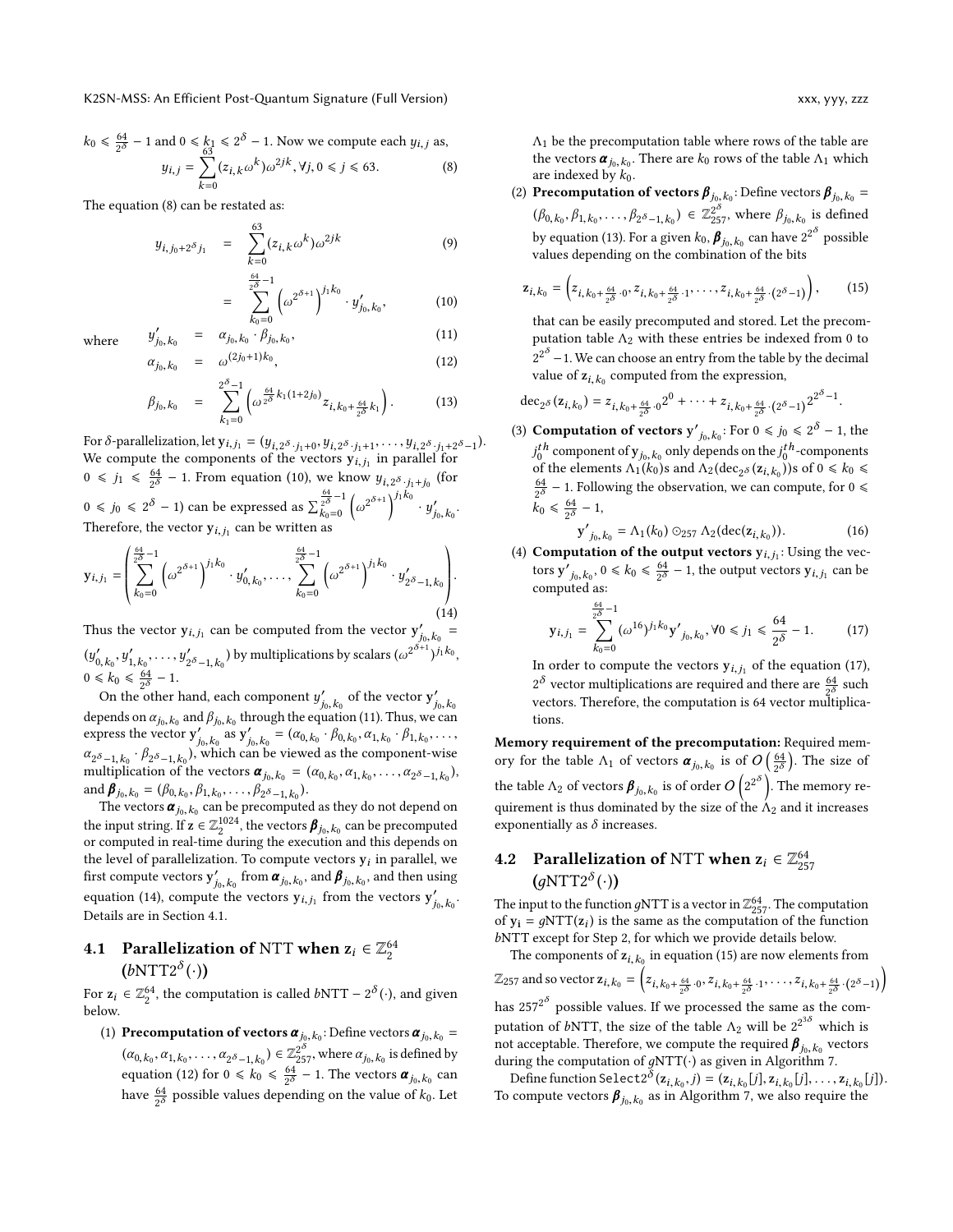following precomputed vectors

$$
\omega_{k_1,j_0} = \left( \omega^{\frac{64}{2^{\delta}}k_1(1+2\cdot 0)}, \omega^{\frac{64}{2^{\delta}}k_1(1+2\cdot 1)}, \dots, \omega^{\frac{64}{2^{\delta}}k_1(1+2\cdot (2^{\delta}-1))} \right)
$$
  
for  $0 \le k_1 \le 2^{\delta} - 1$ .

<span id="page-11-0"></span>**Algorithm** 7 Parallelized computation of  $\beta_{j_0, k_0}$ 

Input:  $(\mathbf{z}_{i,0}, \dots, \mathbf{z}_{i, \frac{64}{2^{\delta}}-1})$  and  $(\boldsymbol{\omega}_{0,j_0}, \dots, \boldsymbol{\omega}_{2^{\delta}-1,j_0});$ Output:  $\beta_{j_0,0}, \beta_{j_0,1}, \ldots, \beta_{j_0, \frac{64}{2^{\delta}}-1};$ 

 $\boldsymbol{\beta}_{j_0,k_0} = \boldsymbol{\beta}_{j_0,k_0} \oplus_{257} (\boldsymbol{\omega}_{k_1,j_0} \odot_{257} \text{Select2}^{\delta}(\mathbf{z}_{i,k_0}, k_1)), \forall 0 \leq$  $k_0 \le \frac{64}{2^{\delta}} - 1, \forall 0 \le k_1 \le 2^{\delta} - 1$ 

## 4.3 Optimization of the Step-4 of  $b$ NTT2<sup> $\delta$ </sup> and  $g\overline{\text{NTT2}}^{\delta}$  for  $\delta = 3$

To compute vectors  $y_{i,j_1}$  of the equation [\(17\)](#page-10-5), 64 vector multi-<br>plications are required. However, the particular choice of  $\omega =$ plications are required. However, the particular choice of  $\omega \equiv$ <sup>1</sup>  $\pm$  2 (mod 257), we have ω<sup>16</sup> ≡ 2<sup>2</sup> (mod 257) and (ω<sup>16</sup>)<sup>4</sup> ≡ −1 (mod 257). ) This will remove the need for multiplication and simplify the computations of  $y_{i,j_1}$  s of equation [\(17\)](#page-10-5) using left shifts by 2 and addition<br>conceptions only Table 2 includes the computations of the  $y_{i+1}$  and operations only. Table [2](#page-11-1) includes the computations of the  $y_{i,j_1}$  and the expressions that involve only component-wise addition or subthe expressions that involve only component-wise addition or subtraction. In Table [3,](#page-11-1) we list all the sub-expressions which we have to compute to obtain the final expressions of Table [2.](#page-11-1) The expressions of the Table [3](#page-11-1) include component-wise addition or subtraction, left shifts by 2, 4 and 6 only.

# 4.4 Optimization of the Step-4 of  $b$ NTT2<sup> $\delta$ </sup> and  $g\overline{\text{NTT2}}^{\delta}$  for  $\delta = 4$ <br>= 42 (mod 357) we be

For  $\omega \equiv 42 \pmod{257}$ , we have  $\omega^{32} \equiv 2^4 \pmod{257}$  and  $(\omega^{32})^2 \equiv -1 \pmod{257}$ . We can simplify the computations of  $y \rightarrow \infty$  of equals −1 (mod 257). We can simplify the computations of  $y_{i,j}$  s of equation (17) using left shifts by 4 and addition (subtraction operations tion [\(17\)](#page-10-5) using left shifts by 4 and addition/subtraction operations only, without any multiplication. Table [4](#page-11-2) includes all the computations of the  $y_{i,j_1}$  and all its the expressions involve only component-<br>wise addition or subtraction. On the other hand, Table 5 includes wise addition or subtraction. On the other hand, Table [5](#page-11-2) includes all the sub-expressions which are required to compute the final expressions of Table [4.](#page-11-2) Observe that the expressions of the Table [5](#page-11-2) only need component-wise addition and subtraction and left shift by 4.

## 4.5 Parallelizing SWIFFT with parameter  $\delta$

Let  $(z_0, ..., z_{15})$  and  $x_S = (x_{S,0}, ..., x_{S, \frac{64}{2^{\delta}} - 1}), x_{S,i} \in Z_{257}^{2^{\delta}}, \forall i$ , be the input and output of SWIFFT, respectively, and  $(a_0, a_1, \ldots, a_{15})$ denote the vector of multipliers. The pre-computation for SWIFFT and gSWIFFT, both, will be for  $gNTT2^{\delta}(a_i) = (A_{i,0}, A_{i,1}, \ldots, A_{i, \frac{64}{2^{\delta}}})$ . The computation of  $x_S$  is given in the Algorithm [8.](#page-12-1)

In gSWIFFT-2<sup> $\delta$ </sup>, the input vector  $z_i$ s are in  $\mathbb{Z}_{257}^{64}$ , and the computation is given by Algorithm [9,](#page-12-2) where the inputs are processed by the function  $gNTT2^{\delta}$  while the rest of the computation is the same as<br>in Algorithm 8. Note that NTT computations and SWIEET function in Algorithm [8.](#page-12-1) Note that NTT computations and SWIFFT function

xxx, yyy, zzz Sabyasachi Karati and Reihaneh Safavi-Naini

<span id="page-11-1"></span>Table 2: Final computations of  $y_{i,j_1}$ 

| J1             | $y_{i,j_1} \in \mathbb{Z}_{257}^8$               |
|----------------|--------------------------------------------------|
| $\theta$       | $_{i,0}$ $\oplus_{257}$ y'<br>i, 1               |
| 1              | $_{i,8}$ $\oplus_{257}$ ${\bf y}''_{i,9}$        |
| $\overline{2}$ | $i, 6 \oplus_{257} Y''$ $i, 7$                   |
| 3              | $\bigoplus_{257}$ y'' <sub>i,11</sub><br>i, 10   |
| $\overline{4}$ | $_{i,0}$ $\ominus$ 257 ${\bf y}''$<br>i, 1       |
| 5              | $_{i,8}$ $\Theta$ 257 y<br>i, 9                  |
| 6              | $_{i,6}$ $\ominus_{257}$ y''                     |
| 7              | $\Theta$ 257 $\mathbf{y}^{\prime\prime}$<br>i.10 |
|                | $\mathcal{L}$ $\mathbf{r}$<br>- በተገደ አ           |

Table 3: Sub-computations of  $y_{i,j_1}$  of Table [2,](#page-11-1) where each  $y''_{i,j_1} \in \mathbb{Z}^8$ . i,.  $\mathbb{Z}_{257}^8$ . Component-wise left Shift is denoted by «.

| $y''_{i,0} = y'_{i,0} \oplus_{257} y'_{i,2} \oplus_{257} y'_{i,4} \oplus_{257} y'_{i,6}$                                                                                             |
|--------------------------------------------------------------------------------------------------------------------------------------------------------------------------------------|
| $y''_{i,1} = y'_{i,1} \oplus_{257} y'_{i,3} \oplus_{257} y'_{i,5} \oplus_{257} y'_{i,7}$                                                                                             |
| $i_{,2} = \mathbf{y'}_{i,0} \ominus_{257} \mathbf{y'}_{i,4}$                                                                                                                         |
| $y''_{i,3} = (y'_{i,1} \ominus_{257} y'_{i,5})$                                                                                                                                      |
| $y''_{i,4} = (y'_{i,2} \ominus_{257} y'_{i,6}) \ll 4$                                                                                                                                |
| ${\bf y''}_{i,5} = ({\bf y'}_{i,3} \ominus_{257} {\bf y'}_{i,7})$                                                                                                                    |
| $y''_{i,6} = y'_{i,0} \oplus_{257} y'_{i,4} \oplus_{257} y'_{i,2} \oplus_{257} y'_{i,6}$                                                                                             |
| $y''_{i,7} = (y'_{i,1} \oplus_{257} y'_{i,5} \oplus_{257} y'_{i,3} \oplus_{257} y'_{i,7}) \ll 4$                                                                                     |
| $y''_{i,8} = y''_{i,2} \oplus_{257} y''_{i,4}$                                                                                                                                       |
|                                                                                                                                                                                      |
|                                                                                                                                                                                      |
| $y''_{i,9} = (y''_{i,3} \ll 2) \oplus_{257} (y''_{i,5} \ll 6)$<br>$y''_{i,10} = y''_{i,2} \oplus_{257} y''_{i,4}$<br>$y''_{i,11} = (y''_{i,3} \ll 6) \oplus_{257} (y''_{i,5} \ll 2)$ |
|                                                                                                                                                                                      |

<span id="page-11-2"></span>Table 4: Final computations of  $y_{i,j_1}$ 

|  | $\in \mathbb{Z}$<br>$y_{i, j_1}$ |
|--|----------------------------------|
|  | $\oplus_{257}$<br>i, 0           |
|  | $_{i,2}$ $\oplus_{257}$          |
|  | ∋257 j<br>i, 0                   |
|  | $_{i,2}$ $\Theta_{257}$          |
|  |                                  |

Table 5: Sub-computations of  $y_{i,j_1}$  of Table [4,](#page-11-2) where each  $y''$ i,. ∈  $\mathbb{Z}_{257}^8$ . Component-wise left Shift is denoted by «.

| $_{i,1}$ $\oplus_{257}$ y'<br>i <sub>3</sub><br>$\mathbf{y}_2 = \mathbf{y}'_{i,0}$ $\Theta_{257}$ $\mathbf{y}'$ | $i, 0 = \mathbf{y}'$ $i, 0 \oplus_{257} \mathbf{y}'$ $i, 2$ |
|-----------------------------------------------------------------------------------------------------------------|-------------------------------------------------------------|
|                                                                                                                 |                                                             |
|                                                                                                                 |                                                             |
|                                                                                                                 | $\mathbf{y}_{i,1} \ominus_{257} \mathbf{y}_{i,3}'$ $\ll 4$  |

evaluation only use vector operations  $\oplus_{257}$  and  $\odot_{257}$  that are performed on the vectors component-wise. The output vector of these vector operations can be directly used for the next vector operation. Thus the above  $2^{\delta}$ -way parallelization of NTT implementation of SWIFFT function is a suitable candidate for SIMD-based parallelization. The choice of  $\delta$  depends on the available intrinsic operations that are required for integer SIMD operations.

We provide two new implementations of SWIFFT for  $\delta = 3$ and  $\delta = 4$  using avx2 intrinsic [\[22\]](#page-15-30), supporting 256-bit registers for integer operations. We refer to the two implementations as SWIFFT-8-avx2 and SWIFFT-16-avx2, achieving 8-way and 16-way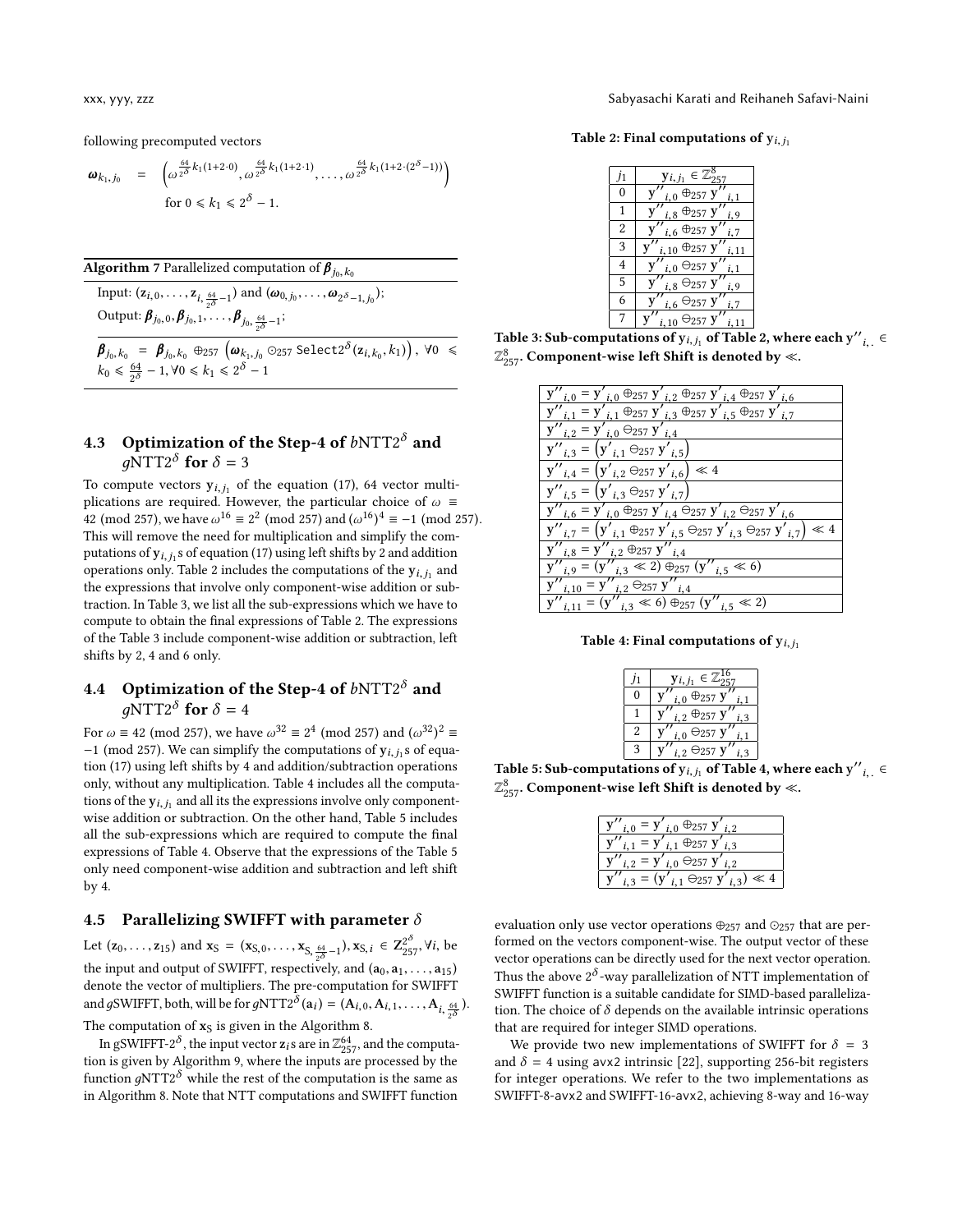<span id="page-12-2"></span><span id="page-12-1"></span>

| Algorithm 8 SWIFFT-2 $\delta$                                                                                                                                               |
|-----------------------------------------------------------------------------------------------------------------------------------------------------------------------------|
| Input: $(z_0, , z_{\hat{m}-1}), z_i \in \mathbb{Z}_2^{64}$ ; $(A_{i,0}, , A_{i,\frac{64}{\sqrt{5}}}), 0 \le i \le \hat{m}-1$ ;                                              |
| Output: $\mathbf{x}_S = (\mathbf{x}_{S,0}, \dots, \mathbf{x}_{S, \frac{64}{60}-1}) \in \mathbb{Z}_{257}^{64}$ ;                                                             |
| (1) Compute $y_i = bNTT2^{\delta}(z_i) = (y_{i,0}, \ldots, y_{i,\frac{64}{\delta \delta} - 1}), \forall 0 \leq$                                                             |
| $i \leq m-1$ ;                                                                                                                                                              |
| (2) Compute $t_{i,j} = y_{i,j} \odot 257 A_{i,1}, \forall 0 \le i \le \hat{m} - 1, \forall 0 \le j \le \frac{64}{2\delta}$ .                                                |
| (3) $\mathbf{x}_{S, i} = \mathbf{x}_{S, i} \oplus_{257} \mathbf{t}_{j, i}, \forall 0 \le i \le \frac{64}{20}, \forall 0 \le j \le \hat{m} - 1.$                             |
|                                                                                                                                                                             |
| <b>Algorithm 9</b> generalized SWIFFT-2 $^{\delta}$ , in short gSWIFFT-2 $^{\delta}$                                                                                        |
| Input: $(z_0, \ldots, z_{15})$ where $z_i \in \mathbb{Z}_2^{64}$ and $(A_{i,0}, \ldots, A_{i, \frac{64}{5}})$ for                                                           |
| $0 \leq i \leq 15$ ;                                                                                                                                                        |
| Output: $\mathbf{x}_{S} = \left( \mathbf{x}_{S,0}, \ldots, \mathbf{x}_{S, \frac{64}{30}-1} \right) \in \mathbb{Z}_{257}^{64}$ ;                                             |
| (1) Compute $y_i = gNTT2^{\delta}(z_i) = (y_{i,0}, \ldots, y_{i, \frac{64}{\sqrt{\delta}}-1}), \forall 0 \leq$                                                              |
| $i \leq 15$ .                                                                                                                                                               |
| (2) Compute $t_{i,j} = y_{i,j} \odot_{257} A_{i,1}, \forall 0 \le i \le 15, \forall 0 \le j \le 1$<br>$\frac{64}{20} - 1$ .                                                 |
|                                                                                                                                                                             |
| (3) Compute $\mathbf{x}_{S,i} = \mathbf{x}_{S,i} \oplus 257 \mathbf{t}_{j,i}, \forall 0 \leq i \leq \frac{64}{2^{\delta}} - 1, \forall 0 \leq j \leq \frac{64}{2^{\delta}}$ |
| 15.                                                                                                                                                                         |

parallelizations, respectively. SWIFFT-16-avx2 has the highest parallelization level to the date which gives the fastest implementation. We obtained better implementation results for K2SN-MSS using SWIFFT-16-avx2 than SWIFFT-8-avx2 and so in the following we give implementation details of SWIFFT-16-avx2 only. We omit the implementation details of SWIFFT-8-avx2 here due to page limits. All implemented codes are publicly available at GitHub [\[23\]](#page-15-31).

The existing benchmark implementation of SWIFFT in [\[31\]](#page-15-21) cor-responds to [\[5,](#page-15-19) [28\]](#page-15-20). The implementation uses  $\delta = 3$  and parallelizes the code using sse2 [\[22\]](#page-15-30) instructions of Intel processors. We refer to this implementation as SWIFFT-8-sse2.

### <span id="page-12-0"></span>5 K2SN-MSS SOFTWARE IMPLEMENTATION

In this section, we provide the details of the implementation of the software K2SN-MSS. Table [6](#page-12-3) lists the values of the parameters used for the software K2SN-MSS and also the functions are used.

The performance of K2SN-MSS is dominated by the computation of SWIFFT. We describe our SIMD parallelization of this computation for the following parameters:

$$
\hat{n} = 64, \hat{m} = 16, p = 257 \text{ and } \omega = 42 \text{ (mod } 257),
$$

that were given in [\[5,](#page-15-19) [28\]](#page-15-20).

Our reasoning for these choices are below. Lyubashevsky et al. reduced the SWIFFT function to the subset sum problem and used k-list attack to compute the preimage of a SWIFFT function [\[28\]](#page-15-20) in practice.

This choice of parameters also allows us to compare our implementation of SWIFFT against existing software of SWIFFT [\[31\]](#page-15-21), both for correctness and efficiency. Note that in  $\mathbb{Z}_p$ , 42 is a  $2\hat{n} = 128$ -<br>th root of unity. Therefore, for NTT, we use  $\omega = 42 \pmod{257}$  and th root of unity. Therefore, for NTT, we use  $\omega = 42 \pmod{257}$  and

<span id="page-12-3"></span>

| <b>Parameters</b>                       |                                                                                                  |                                                           |  |  |  |
|-----------------------------------------|--------------------------------------------------------------------------------------------------|-----------------------------------------------------------|--|--|--|
| Symbol                                  | Value                                                                                            | Meaning                                                   |  |  |  |
| $\boldsymbol{n}$                        | 512                                                                                              | Security parameter                                        |  |  |  |
| $\boldsymbol{m}$                        | 256                                                                                              | Message Space                                             |  |  |  |
| ñ                                       | 64                                                                                               | Dimension of the ring $R$ of SWIFFT                       |  |  |  |
| m                                       | 16                                                                                               | Number of multipliers of SWIFFT                           |  |  |  |
| p                                       | 257                                                                                              | Prime of SWIFFT                                           |  |  |  |
| t                                       | 262                                                                                              | optimized CFF for 256-bit messages                        |  |  |  |
|                                         | <b>Functions</b>                                                                                 |                                                           |  |  |  |
| Name                                    | Description                                                                                      |                                                           |  |  |  |
| Hash Function: SWIFFT                   | $\{0,1\}^{\hat{n}\hat{m}} \mapsto \{0,1\}^{\hat{n}\lceil \log_2(p)\rceil}$                       |                                                           |  |  |  |
| Hash Function: gSWIFFT                  | ${0, 1\}^{\hat{n}\hat{m}\lceil \log_2(p)\rceil} \mapsto {0, 1\}^{\hat{n}\lceil \log_2(p)\rceil}$ |                                                           |  |  |  |
| PRF ChaCha20                            |                                                                                                  | ${0,1\}^{\hat{m}\hat{n}} \mapsto {0,1\}^{\hat{m}\hat{n}}$ |  |  |  |
| 1CFF: $c_m$                             | $\{0,1\}^m \mapsto \{i_0, i_1, \ldots, i_{\frac{t}{2}-1}\},\$                                    |                                                           |  |  |  |
|                                         | where each $0 \le i_j < t$ and $i_{j_1} \ne i_{j_2}$                                             |                                                           |  |  |  |
| for any $0 \le j_1 < j_2 < \frac{L}{2}$ |                                                                                                  |                                                           |  |  |  |
| <b>Sizes</b>                            |                                                                                                  |                                                           |  |  |  |
| Name                                    | Lengths                                                                                          |                                                           |  |  |  |
| Signature Size                          | 21331 Bytes                                                                                      |                                                           |  |  |  |
| Secret Key Size                         | 40 Bytes                                                                                         |                                                           |  |  |  |
| Public Key Size                         | 152 Bytes                                                                                        |                                                           |  |  |  |

Table 6: K2SN-MSS parameters, functions and resulting sizes

show that with this choice of  $\omega$ , multiplications reduce to bit-wise left-shift operations and results efficient implementation.

For  $\hat{m}$  = 16 and  $\hat{n}$  = 64, the input and output of SWIFFT are, 1024 and 576 bits, respectively. Therefore, SWIFFT is a hash function which compresses 2*n* bits to  $n + n_{\epsilon}$  with  $n = 512$  and  $n_{\epsilon} = 64$ .

Our implemented software is for 256-bit messages. Relaxing the condition  $\frac{t}{2} < \frac{p}{2}$  by 3, we choose  $\frac{t}{2} = 131$ , such that t becomes the smallest even positive integer 262 where  $\log_2 \binom{262}{131} \ge 256$ . Therefore we use  $t = 262$  for our software. We start with by providing the implementation details using intel avx2 intrinsic.

On the other hand, choice of these parameters for SWIFFT hash function leads to 512-bit classical (256-bit quantum) security of K2SN-MSS in multi-function-multi-target model. Therefore, we can only compare our implemented signature scheme against hashbased signature schemes which provide same level of security in the same security model. The most optimized implementation of XMSS at the same security level is given in [\[15\]](#page-15-22). It should be noted that there is no existing software of  ${\rm XMSS}^{\bar{M}T}$  and SPHINCS at the same security level.

### 5.1 SWIFFT-16-avx2

In the implementation of 16-way parallelization, each 256-bit register \_\_m256i is partitioned into 16 blocks of 16-bit each. The input strings are over  $\mathbb{Z}_{257}$ , where each element is 9-bit. The resulting vector of 16  $\mathbb{Z}_{257}$ -elements is stored in a register. This is called packing. After completing the computation, the register content is moved to an array of integers. This is called unpacking.

We will denote packed integers as vectors of  $(int_0, int_1, ..., int_{15}),$ each int $_i$  up to 16-bit. Here, unless otherwise stated, vectors are of dimension 16. Initially, each of the 16-bit blocks contains an element of  $\mathbb{Z}_{257}$  which is represented by 9-bit. The result of vector addition and multiplication must be reduced modulo  $p = 257$ . The Details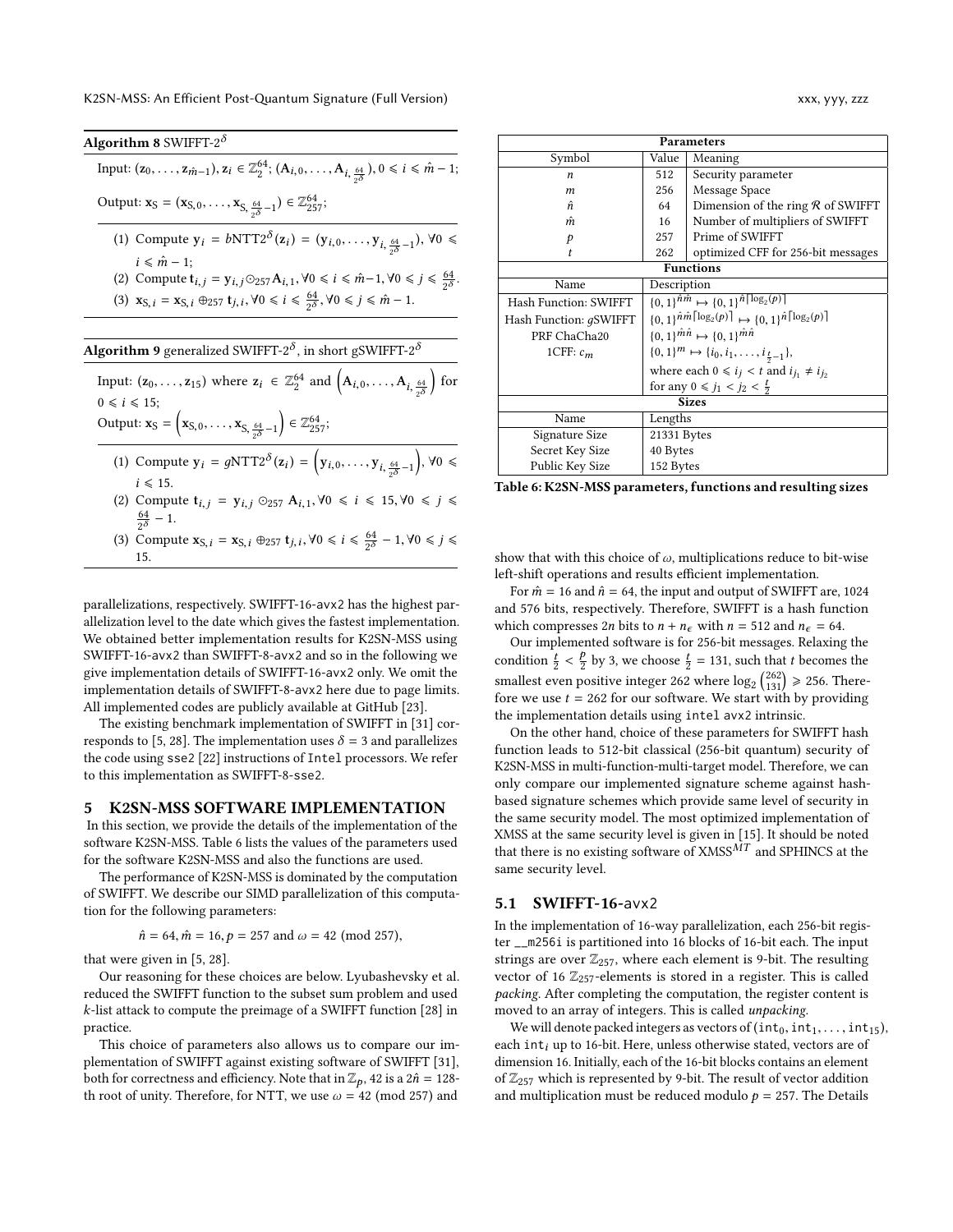of the avx2 implementations of modular reduction, and the three main vector operations addition, subtraction and multiplication are given in Appendix ?? and the code is publicly available at [\[23\]](#page-15-31).

### 5.2 Modular Reduction

We use two types of modular reductions referred to as LazyReduced16 and Reduced16. In LazyReduced16 the output vector can have components that are negative integers, while the components of Reduced16 output vector are integers in the range  $[0, p-1]$ . LazyReduced16<br>is a fester operation but the negative output may not be accepted is a faster operation but the negative output may not be accepted as the input in the next operation such as shifting and so we use LazyReduced16 when negative output is acceptable by the next operation.

- (1) LazyReduced16: Let  $c = (c_0, c_1, \ldots, c_{15})$ . Each component  $c_i$  of c can be written as  $c_i = c_{i,0} + c_{i,1} \cdot 2^8 = (c_{i,0} - c_{i,1}) +$ <br> $c_{i,1} \cdot (2^8 + 1)$  Therefore  $c_i = c_{i,0} = c_i$ , (mod a) Note that  $c_{i,1} \cdot (2^8 + 1)$ . Therefore  $c_i = c_{i,0} - c_{i,1} \pmod{p}$ . Note that the *i*-th component depending on the values of  $c_{i,0}$  and the *i*-th component, depending on the values of  $c_{i,0}$  and  $c_{i,1}$ , can be negative or positive. The \_mm256\_and\_si256 instruction computes the bit-wise AND of two \_\_m256i registers. Let mask<sup>255</sup> be a vector of length 16, and each component being 255. Applying \_mm256\_and\_si256 on c and *mask*255, results in the vector  $\mathbf{c}_0 = (c_{0,0}, c_{1,0}, \dots, c_{15,0})$ . The \_mm256\_srli\_epi16 performs right-shift on packed 16-bit integers of  $\text{\_m256i}$ . We compute  $\text{c}_1 = \text{\_mm256\_srli\_epi16(c, 8)}$ . Let  $c_1 = (c_{0,1}, c_{1,1}, \ldots, c_{15,1})$ . We obtain the lazy reduced vector  $\hat{\mathbf{c}}$  as  $\text{\texttt{mm256\_sub\_epi16}}(\mathbf{c}_0, \mathbf{c}_1)$ , where  $\text{\texttt{mm256\_sub\_epi16}}$ performs subtraction on packed 16-bit integers of two \_\_m256i registers.
- (2) Reduced16: Let  $\hat{c} = {\hat{c}_0, \hat{c}_1, ..., \hat{c}_{15}} =$  LazyReduced16(c). To determine if the  $i$ -th component of the reduced vector  $\hat{\mathbf{c}}$ is negative, we use  $c' = \text{min}256\text{-} \text{cmpgt\_epi16}(\hat{c}, \text{allow}),$ <br>where allone is a vector of all  $-1$  component If  $\hat{c}$   $\geq 0$ where allone is a vector of all  $-1$  component. If  $\hat{c}_i \ge 0$ , then  $c'_{i} = -1$ , else it is 0. Thus we obtain  $c^*$  with 0 and<br>1 components and 0 components corresponding to nome -1 components, and 0 components corresponding to negative components of c ′ . Let p be a vector of length 16, each component being  $p = 257$ . By applying  $\text{\textendash}256$  and  $\text{\texttt{si}}256$ on p and c', we obtain a vector whose *i*-th component is p modulo p if  $\hat{c}_i$  < 0, else 0. To obtain  $\hat{c}$  modulo p, we use  $\mu$ mm256\_add\_epi16(p' and ĉ), to add p' and ĉ where \_mm256\_add\_epi16 performs additions on packed 16-bit integers of the two \_\_m256i registers.

For two vectors  $\mathbf{a} = (a_0, a_1, \dots, a_{15})$  and  $\mathbf{b} = (b_0, b_1, \dots, b_{15})$ , we perform the following vector operations.

## 5.3 Modular Vector Addition  $(\oplus_{257})$

The addition of the vectors is performed by \_mm256\_add\_epi16 and then performing the modular reduction on the result.

#### 5.4 Modular Vector Subtraction ( $\Theta_{257}$ )

First add the vector  $kp$  (each component  $kp$ , for an appropriate choice of integer  $k$ ), to the vector a such that all components of the vector  $(a + kp) - b$  are positive. The vector subtraction operation is done by the instruction \_mm256\_sub\_epi16. Because of adding  $kp$ , the positive components of  $(a - b)$  will become large and so we perform a modular reduction at the end to reduce the components to 9-bit representation.

#### 5.5 Modular Vector Multiplication  $(\odot_{257})$

Each  $a_i$  and  $b_i$  is 9-bit long and so  $c_i = a_i \cdot b_i$  may need more than 16-bits to represent and this will result in an overflow. To overcome 16-bits to represent, and this will result in an overflow. To overcome this problem,  $c_i$  is divided into two parts,  $c_i = c_{i,0} + c_{i,1} \cdot 2^{16}$ , and the reduction is computed as: the reduction is computed as:

$$
c_i = c_{i,0} + c_{i,1} \cdot 2^8 (2^8 + 1) - c_{i,1} \cdot 2^8
$$
  
=  $c_{i,0} - c_{i,1} (2^8 + 1) + c_{i,1} = c_{i,0} + c_{i,1} \pmod{257}$ .

The maximum value of  $a_i$  and  $b_i$  is 256. If both  $a_i$  and  $b_i$  are 256 then only  $c_i$ , becomes 1 and  $c_i$  a is zero. For all other combinations then only  $c_{i,1}$  becomes 1 and  $c_{i,0}$  is zero. For all other combinations of  $a_i$  and  $b_i$ ,  $c_{i,1}$  is 0.<br>Let  $c_0 = \{c_0, c_1, c_2\}$ 

Let  $\mathbf{c}_0 = \{c_{0,0}, c_{1,0}, \ldots, c_{15,0}\}$  and  $\mathbf{c}_1 = \{c_{0,1}, c_{1,1}, \ldots, c_{15,1}\}$ . We compute the vector  $c_0$  using the instruction  $\text{\texttt{mm256}}\text{\texttt{mm1lo}}$  epi16, and  $c_1$  using the instruction \_mm256\_mulhi\_epu16 from the a and b. Then we perform modular reduction Reduced16 on the vector  $c_0$ . The final vector is  $c^*$ . Adding  $c^*$  and  $c_1$  gives the desired reduced vector.

#### 5.6 Implementation of the function Select16

The Select function takes an input vector of length 16 and outputs a vector of length 16 whose each component is the same as the one of the selected component of the input vector by an index as described in Section [4.2.](#page-10-7) This has been implemented using \_mm256\_permutevar8x32\_epi32 as avx2 does not provide a permutation operation on 16-bit \_\_m256i register data, and so, implementations of Select16() and Select8() are different. For Select16(), we use the set of vectors  $\{s_0, s_1, \ldots, s_7\}$  where each  $s_i$ ,  $i = 0, 1, ..., 7$  is an 8-dimensional vector with each component is as  $s_i = (i, i, \ldots, i)$ . Let  $a = (a_{2\cdot0}, a_{2\cdot0+1}, a_{2\cdot1}, a_{2\cdot1+1}, \ldots, a_{2\cdot7}, a_{2\cdot7+1})$ be the input to Select() function. First we select the *i*-th pair  $(a_2, i, a_2, i+1)$ <br>of a using the instruction,  $\text{mm}^{256}$ , permutevar  $8\times32$ , ani 32, and of a using the instruction \_mm256\_permutevar8x32\_epi32, and construct the vector  $a_i$  as

$$
a_i = \text{mm256\_permutevar8x32\_epi32}(a_i, s_i)
$$
  
=  $(a_{2\cdot i}, a_{2\cdot i+1}, \dots, a_{2\cdot i}, a_{2\cdot i+1}).$ 

To select the 2*i*<sup>th</sup> component of a, we first compute the vector  $a_{i,0} =$ <br>(*a*): 0 and  $a_i$  : 0 using the instruction  $mn256$  and  $s_i256$  on the  $(a_{2\cdot i}, 0, \ldots, a_{2\cdot i}, 0)$  using the instruction  $\text{mm256\_and\_si256}$  on the vector  $(-1, 0, -1, 0)$  Applying  $\text{mm256\_s11}$ vectors a<sub>i</sub> and the vector (-1, 0, . . . , -1, 0). Applying \_mm256\_srli\_epi32 on  $a_{i,0}$  for 16-bits, we get  $a'_{i,0} = (0, a_{2i}, \ldots, 0, a_{2i})$ . If we perform  $\text{mm}$ 256 on size and  $a'$  the resulting vector will be the \_mm256\_or\_si256 on  $a_{i,0}$  and  $a'_{i,0}$ , the resulting vector will be the output of the select function for 2*i*. Similarly, we perform the select output of the select function for <sup>2</sup>i. Similarly, we perform the select operation for  $(2i + 1)^{th}$  components.

### 5.7 Further Details

Reduction is a costly operation. In the following, we show how the number of reductions can be reduced. In bNTT16 computation of Algorithm [8,](#page-12-1) multiplications in step 3 are accompanied by a LazyReduced16 and so the components of the vectors  $y'_{i,j}$  are in the range  $[-256, +255]$ . To compute the vectors  $y_{i,j}$  in step 4, we do not perform reduction for vector addition and subtraction, and subnot perform reduction for vector addition and subtraction, and subtraction uses  $kp$  for  $k = 2^2$  and  $2^5$ . This results in the components of the output vector to be at most 14-bit long. The multiplications of the output vector to be at most 14-bit long. The multiplications  $t'_{i,j} = y_{i,j} \odot_{257} A'_{i,j}$  in Algorithm [8](#page-12-1) are implemented using the obove vector multiplication followed by a Poduced16 operation above vector multiplication followed by a Reduced16 operation, resulting in each component of the output vector to be 9-bits and so no further reduction for the additions  $\mathbf{x}'_{\mathsf{S},i} = \mathbf{x}'_{\mathsf{S},i} \oplus_{257} \mathbf{t}'$  $\ddot{\phantom{a}}$ is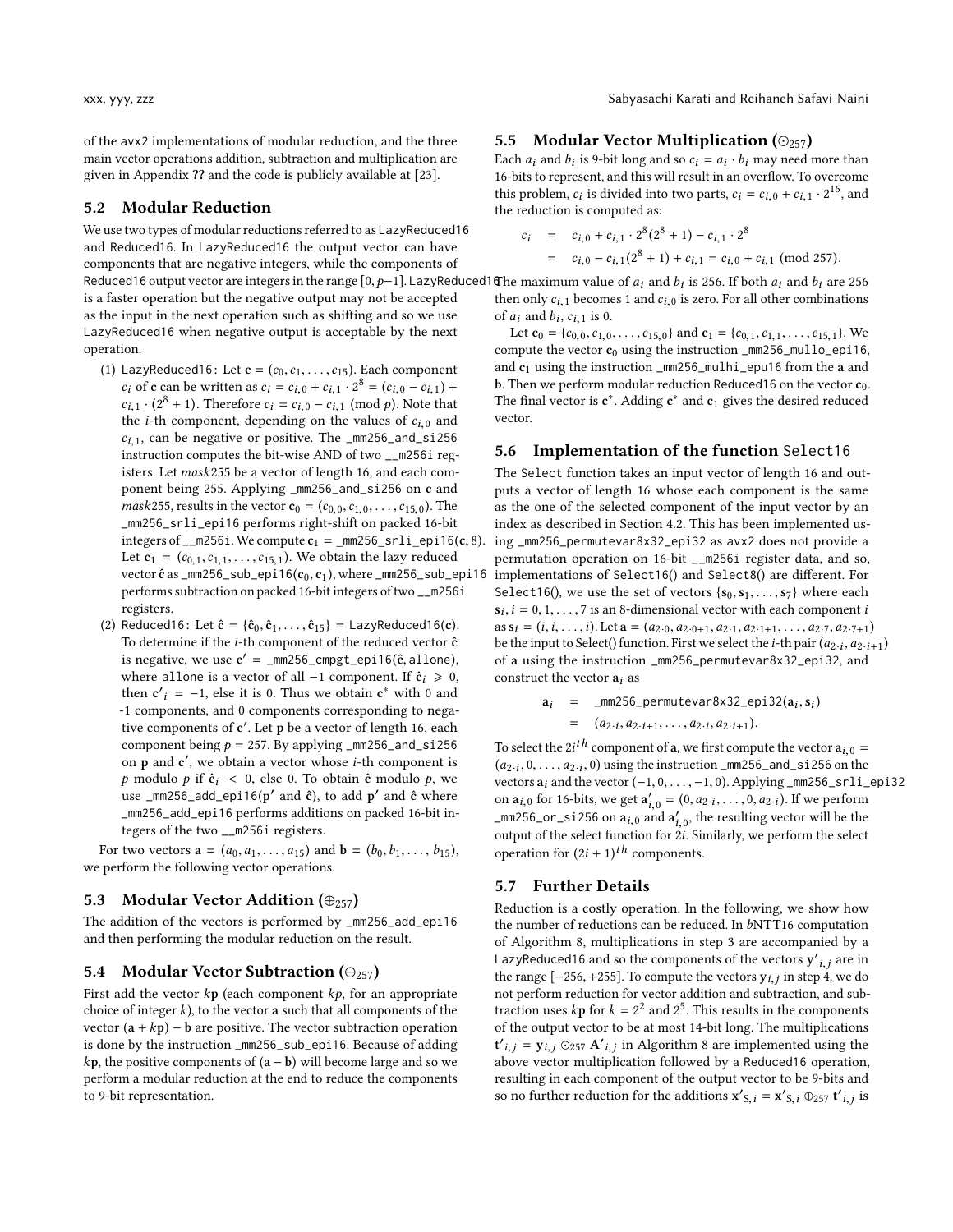needed. This results in vectors whose components are at most 13-bit long. Finally, we use Reduced16 on the vector  $\mathbf{x}'_{S,i}$  to produce the final result where components of  $\mathbf{x}'_{S,i}$  are all at most 9 bits final result where components of  $\mathbf{x}'_{S,i}$  are all at most 9 bits.<br>These optimizations reduce the number of reduction operations

These optimizations reduce the number of reduction operations. Figures [2, 3,](#page-11-1) [4](#page-11-2) and [5](#page-11-2) show that the total number of vector operations that are required for steps 3 and 4 of 16-way parallelization of NTT is significantly smaller than the number of operations required for 8-way parallelization, and this leads to a substantial speedup of the implementation of SWIFFT-16-avx2.

### 5.8 Implementation of Cover-Free-Family

KSN uses a 1-CFF which is obtained by taking all subsets of size  $t/2$  from a set of size t and so one can use a  $\log_2 \binom{t}{t/2}$  bit message<br>space. Each subset corresponds to a particular message. For efficient space. Each subset corresponds to a particular message. For efficient encoding of messages however, we use the algorithm proposed in [\[8,](#page-15-18) [12,](#page-15-32) [40\]](#page-16-3).

## 5.9 Implementation of Pseudo-Random Function

We use ChaCha20 [\[6\]](#page-15-17) as the pseudo-random function family  $F_n$ . ChaCha20 is an state-of-the-art stream-cipher which we use to generate the seed of each KSN-OTS from secret-key of K2SN-MSS, and all the component secret keys of the OTS instances. We use the avx2-based implementation of ChaCha20 from supercop [\[2\]](#page-15-33)<sup>[1](#page-14-1)</sup>.

#### 6 EXPERIMENTS

We used the following platform for our implementations and experiments:

Skylake: Intel®Core™i7-6700 4-core CPU @ 3.40GHz running. The timing experiments are performed on a single core. The OS is 64-bit Ubuntu-18.04 LTS and C codes were compiled by GCC version 7.3.0. The code of the software is available at [\[23\]](#page-15-31). During the experiments, the turbo boost and hyper-threading were turned off. The cache warm-up was done by 25000 iterations and the measurements are taken as the median over 100000 iterations.

## 6.1 Performance Comparison of SWIFFT Implementations

We have implemented all the parallelized version of the SWIFFT function using 16-bit avx2 intrinsic instructions. Each element of  $\mathbb{Z}_{257}$  is represented by 9-bit. The SWIFFT evaluations were computed over 1024-bit data blocks. The generalized SWIFFT function uses  $9 \times 1024$  bit data blocks as input. The output in both cases is a  $9 \times 64 = 576$  bits string. For binary versions of SWIFFT-8-avx2 and SWIFFT-16-avx2, we require approximately 8KB and 2MB memory for the precomputation tables, respectively. The Time Stamp Counter (TSC) was read from the CPU to RAX and RDX registers using RDTSC instruction. All the experimental results are listed in Table [7.](#page-14-2) The results show that SWIFFT-8-avx2 and SWIFFT-16-avx2 are approximately 8% and 25% faster than the previous implementation in [\[5,](#page-15-19) [28\]](#page-15-20). Based on these results, we use SWIFFT-16-avx2 for K2SN-MSS.

<span id="page-14-2"></span>

| <b>Function Name</b>        | Intrinsic Flag | <b>Binary Version</b> |          | <b>Generalized Version</b> |          |
|-----------------------------|----------------|-----------------------|----------|----------------------------|----------|
|                             |                | Total clk             | clk/byte | <b>Total Clk</b>           | clk/byte |
| SWIFFT-8-sse2 [31]          | max2           | 1150                  | 8.98     | ۰                          |          |
| SWIFFT-8-avx2 [this paper]  | max2           | 1047                  | 8.17     | 11435                      | 9.93     |
| SWIFFT-16-avx2 [this paper] | max2           | 866                   | 6.77     | 9535                       | 8.27     |

Table 7: Required clock cycles (clk) for various SWIFFT implementation.

## <span id="page-14-0"></span>6.2 Performance Comparison of KSN and W-OTS<sup>+</sup>

KSN-OTS and W-OTS<sup>+</sup> are the OTS that are used in K2SN-MSS and XMSS respectively. We compare both of them at  $n = 512$ . For the W-OTS<sup>+</sup>, we used the code for XMSS [\[19\]](#page-15-11), available at [\[1,](#page-15-34) [3\]](#page-15-25). The Time Stamp Counter reading did not work with the XMSS code of [\[1,](#page-15-34) [3\]](#page-15-25). We instead used clock() function of "time.h" header file. Our measurement is the average over 1,000,000 iterations. The results of performance comparison of KSN-OTS and W-OTS<sup>+</sup> are in Table [8](#page-14-3) and it shows that, the key generation of KSN is approximately 22 times faster than that of W-OTS<sup>+</sup>, while signing and verification are approximately 23 and 167 times faster than those of  $W$ -OTS<sup>+</sup>. This performance is due to the simple signing operation (generation of component secret keys and component-wise vector addition) and efficient implementation of  $q$ SWIFFT that is used in the verification operation of KSN-OTS.

<span id="page-14-3"></span>

|                          | KSN/SWIFFT-16-avx2 | $W-OTS^{+}/SHA512/w = 16$ |
|--------------------------|--------------------|---------------------------|
| Key Generation $(\mu s)$ | 164                | 3575                      |
| Signing $(\mu s)$        | 83                 | 1872                      |
| Verification $(\mu s)$   | 10                 | 1674                      |
| Secret Key/ (Bytes)      | 40                 | 64                        |
| Public Key (Bytes)       | 4608               | 4352                      |
| Signature Sizes (Bytes)  | 1024               | 4288                      |

Table 8: Performance Comparison of KSN and W-OTS<sup>+</sup> in  $\mu$ s

Remark: We compare our implemented K2SN-MSS software against the results of [\[15\]](#page-15-22), but the code of [15] is not public.<sup>[2](#page-14-4)</sup> [15] reports the fastest result for XMSS.

## 6.3 Performance Comparison between K2SN-MSS and XMSS

The timing measurements are done the same as in Section [6.2.](#page-14-0) We compare our implemented software against the XMSS software results available at [\[15\]](#page-15-22). We used the SWIFFT-16-avx2 implementation of K2SN-MSS. We compute the authentication path using the TREEHASH algorithm of [\[10\]](#page-15-35). The results of the performance comparisons are in Table [1](#page-2-3) and it shows that the key generation, signing and verification of K2SN-MSS are 2.76 times, 2.89 times and 2.65 times faster than the corresponding operations in XMSS [\[15\]](#page-15-22), respectively.

#### Remarks:

(1) The signature size of K2SN-MSS is comparable with the signature sizes of the XMSS<sup>MT</sup> [\[20\]](#page-15-24) and the SPHINCS [\[7\]](#page-15-6), but we can not compare K2SN against  $XMSS^{MT}$  and SPHINCS

<span id="page-14-1"></span><sup>&</sup>lt;sup>1</sup>The software is implemented by D. J. Bernstein and R. Dolbeau and available in the directory "supercop-20171218/crypto\_stream/chacha20/dolbeau/amd64-avx2"

<span id="page-14-4"></span> $2$ We tried to communicate the authors, but did not receive any reply yet.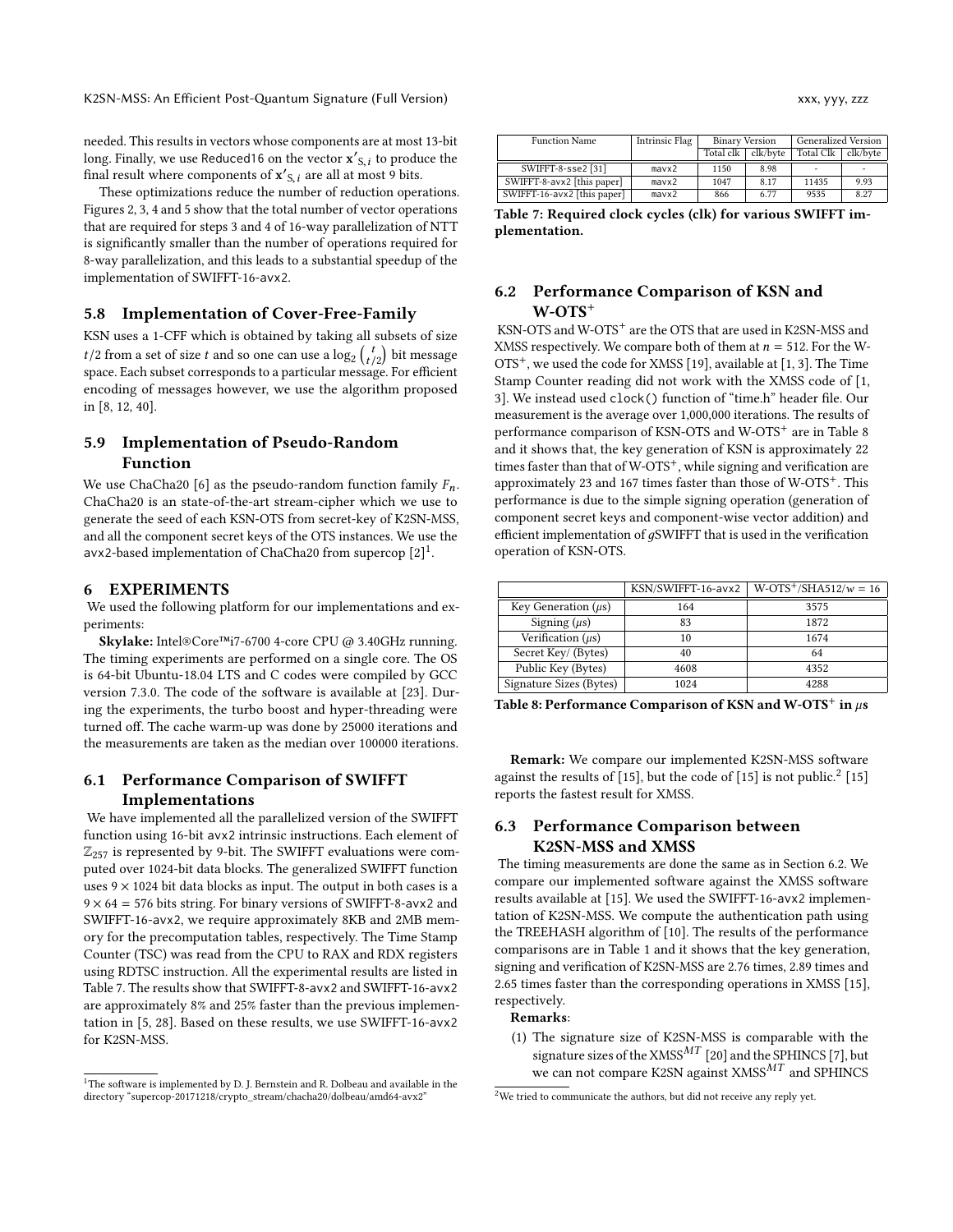because the use of the Merkle tree is different in the two cases. In K2SN-MSS and XMSS (single tree version of  $XMSS^{MT}$ ) use only one layer of Merkle tree where  $\text{XMSS}^{MT}$  and SPHINCS uses multiple layers of Merkle tree.

- (2) Even so, if we want to compare K2SN-MSS against the  ${\rm XMSS}^{MT}$ and SPHINCS, we need optimized software of them for  $n = 512$ . But in the literature, we could not find a single implementation of  $XMSS^{MT}$  and SPHINCS which provides 512-bit classical (256-bit quantum) security. Thus we are unable to compare them.
- (3) Our comparison is against the multi-buffer entries of the third row of TABLE IV of [\[15\]](#page-15-22). It is due to the following reasons:
	- (a) this is the only reported results for SHA512, where SWIFFT output is 576 bits. This comparison is fair because of the comparative sizes of the used hash functions.
	- (b) The experimental platform of [\[15\]](#page-15-22) was Skylake: Intel®Core™i7-6700 4-core CPU @ 4.0GHz which is a faster machine than the machine used in our experiments. Therefore, we believe that the comparisons are made in Table [1](#page-2-3) are valid and fair.

## <span id="page-15-23"></span>7 CONCLUDING REMARKS

Hash-based signatures are a strong alternative for post-quantum signatures. We extended KSN-OTS for signing multiple messages which is secure under multi-function multi-target attacks and gave an efficient implementation using parallelization at the instruction level, using a widely accessible technology of Intel. Our implementation also improves the state-of-the-art implementation of SWIFFT and provides parallelization of NTT computation, both of independent interest. Although our results are for concrete levels of parallelization, but by providing implementation details we provide a template for other parameters, for binary and non-binary input vectors, and with or without precomputation. Our implementation shows that K2SN-MSS is significantly faster than XMSS, which is recently proposed as a candidate for standardization.

In our implementation we used SWIFFT both for KSN-OTS, and the Merkle hash tree. Although SWIFFT is essential in KSN-OTS, the Merkle tree is used to authenticate the public key  $\mathcal{PK}_i$ , against<br>the root of the MSS tree and we are not restricted to SWIEET for the root of the MSS tree and we are not restricted to SWIFFT for the hash function. Thus, for this tree one can use traditional hash functions such as SHA512. Our choice of SWIFFT hash function family for the construction of  $\mathcal L$  trees and  $MSS$  has the following advantages. Firstly, it reduces the complexity of the code: using two different hash function families will increase the code complexity and size. Secondly, SWIFFT has (asymptotic) provable security and this improves confidence in the security of the design. Finally, SHA512 hash function family follows Merkle-Damgård construction [\[39\]](#page-16-4) which is inherently a sequential construction and so not easily amenable to parallelization. SWIFFT function family, however, is highly parallelizable, and can benefit from processor architecture with longer registers to achieve higher speed.

#### REFERENCES

- <span id="page-15-34"></span>[1] [n. d.]. Hülsing. [https://huelsing.wordpress.com/code/.](https://huelsing.wordpress.com/code/)
- <span id="page-15-33"></span>[2] [n. d.]. Supercop: Version 2017.12.18. [https://bench.cr.yp.to/supercop.html.](https://bench.cr.yp.to/supercop.html)
- <span id="page-15-25"></span>[3] [n. d.]. xmss-reference. [https://github.com/joostrijneveld/xmss-reference.](https://github.com/joostrijneveld/xmss-reference)

#### xxx, yyy, zzz Sabyasachi Karati and Reihaneh Safavi-Naini

- <span id="page-15-2"></span>[4] 2018. The Internet Engineering Task Force. [https://tools.ietf.org/html/rfc8391.](https://tools.ietf.org/html/rfc8391)
- <span id="page-15-19"></span>[5] Y. Arbitman, G. Dogon, V. Lyubashevsky, D. Micciancio, C. Peikert, and A. Rosen. 2008. SWIFFTX: A Proposal for the SHA-3 Standard. [https://www.eecs.harvard.](https://www.eecs.harvard.edu/~alon/PAPERS/lattices/swifftx.pdfl) [edu/~alon/PAPERS/lattices/swifftx.pdfl.](https://www.eecs.harvard.edu/~alon/PAPERS/lattices/swifftx.pdfl)
- <span id="page-15-17"></span>[6] D. J. Bernstein. 2008. ChaCha, a variant of Salsa20.
- <span id="page-15-6"></span>[7] D. J. Bernstein, D. Hopwood, A. Hülsing, T. Lange, R. Niederhagen, L. Papachristodoulou, P. Schwabe, and Z. W. O'Hearn. 2015. SPHINCS: Practical Stateless Hash-Based Signatures. In Advances in Cryptology - EUROCRYPT (Lecture Notes in Computer Science), Vol. 9056. Springer, 368–397.
- <span id="page-15-18"></span>K. Bicakci, G. Tsudik, and B. Tung. 2003. How to construct optimal one-time signatures. Journal of Computer Networks 43, 3 (2003), 339–349.
- <span id="page-15-10"></span>J. Buchmann, E. Dahmen, and A. Hülsing. 2011. XMSS - A Practical Forward Secure Signature Scheme Based on Minimal Security Assumptions. In Post-Quantum Cryptography – PQCrypto (Lecture Notes in Computer Science), Vol. 7071. Springer, 117–129.
- <span id="page-15-35"></span>[10] J. Buchmann, E. Dahmen, and M. Schneider. 2008. Merkle Tree Traversal Revisited. In Post-Quantum Cryptography - PQCrypto (Lecture Notes in Computer Science), Vol. 5299. Springer, 63–78.
- <span id="page-15-4"></span>[11] N. Courtois, M. Finiasz, and N. Sendrier. 2001. How to Achieve a McEliece-based Digital Signature Scheme. In Advances in Cryptology – ASIACRYPT (Lecture Notes in Computer Science), Vol. 2248. Springer, 157–174.
- <span id="page-15-32"></span>[12] T. Cover. 1973. Enumerative Source Encoding. IEEE Transactions on Information Theory 19, 1 (1973), 73–77.
- <span id="page-15-9"></span>[13] E. Dahmen, K. Okeya, T. Takagi, and C. Vuillaume. 2008. Digital Signatures Out of Second-Preimage Resistant Hash Functions. In Post-Quantum Cryptography – PQCrypto (Lecture Notes in Computer Science), Vol. 5299. Springer, 109–123.
- <span id="page-15-1"></span>[14] A. Das and C. E. Veni Madhavan. 2009. Public-Key Cryptography: Theory and Practice. Pearson.
- <span id="page-15-22"></span>[15] A. K. D. S. de Oliveira, J. LÂťopez, and R. Cabral. 2017. High Performance of Hash-based Signature Schemes. International Journal of Advanced Computer Science and Applications 8, 3 (2017).
- <span id="page-15-0"></span>[16] W. Diffie and M. E. Hellman. 1976. New directions in cryptography. IEEE Transactions on Information Theory 22, 6 (1976), 644–654.
- <span id="page-15-5"></span>[17] L. Ducas, A. Durmus, T. Lepoint, and V. Lyubashevsky. 2013. Lattice Signatures and Bimodal Gaussians. In Advances in Cryptology – CRYPTO (Lecture Notes in Computer Science), Vol. 8042. Springer, 40–56.
- <span id="page-15-29"></span>[18] A. Fog. 2016. Software optimization resources. [http://agner.org/optimize/.](http://agner.org/optimize/)
- <span id="page-15-11"></span>[19] A. Hülsing, D. Butin, S.-L. Gazdag, and A. Mohaisen. 2017. XMSS: Extended Hash-Based Signatures. draft-irtf-cfrg-xmss-hash-based-signatures, work in progress.
- <span id="page-15-24"></span>[20] A. Hülsing, L. Rausch, and J. Buchmann. 2013. Optimal Parameters for XMSS<sup>MT</sup>. In Security Engineering and Intelligence Informatics: CD-ARES (Lecture Notes in Computer Science), Vol. 8128. Springer, 194–208.
- <span id="page-15-14"></span>[21] A. Hülsing, J. Rijneveld, and F. Song. 2016. Mitigating Multi-target Attacks in Hash-Based Signatures. In Public Key Cryptography – PKC (Lecture Notes in Computer Science), Vol. 9614. Springer, 387–416.
- <span id="page-15-30"></span>[22] Intel. [n. d.]. https://software.intel.com/sites/landingpage/IntrinsicsGuide/#.
- <span id="page-15-31"></span>[23] K2SN-MSS. [n. d.]. [https://github.com/anon1985/K2SN-MSS.](https://github.com/anon1985/K2SN-MSS)
- <span id="page-15-15"></span>[24] K. Kalach and R. Safavi-Naini. 2016. An Efficient Post-Quantum One-Time Signature Scheme. In Selected Areas in Cryptography – SAC (Lecture Notes in Computer Science), Vol. 9566. Springer, 331–351.
- <span id="page-15-7"></span>[25] L. Lamport. 1979. Constructing Digital Signatures from a One Way Function. technical report of SRI International.
- <span id="page-15-16"></span>[26] P. Longa and M. Naehrig. 2016. Speeding up the Number Theoretic Transform for Faster Ideal Lattice-Based Cryptography. In Cryptology and Network Security – CANS (Lecture Notes in Computer Science), Vol. 10052. Springer, 124–139.
- <span id="page-15-27"></span>[27] V. Lyubashevsky and D. Micciancio. 2006. Generalized Compact Knapsacks Are Collision Resistant. In International Colloquium on Automata, Languages, and Programming – ICALP (Lecture Notes in Computer Science), Vol. 4052. Springer, 144–155.
- <span id="page-15-20"></span>[28] V. Lyubashevsky, D. Micciancio, C. Peikert, and A. Rosen. 2008. SWIFFT: A Modest Proposal for FFT Hashing. In Fast Software Encryption – FSE (Lecture Notes in Computer Science), Vol. 5086. Springer, 54–72.
- <span id="page-15-8"></span>[29] R. C. Merkle. 1987. A Digital Signature Based on a Conventional Encryption Function. In Advances in Cryptology – CRYPTO (Lecture Notes in Computer Science), Vol. 293. Springer, 369–378.
- <span id="page-15-12"></span>[30] R. C. Merkle. 1989. A Certified Digital Signature. In Advances in Cryptology – CRYPTO (Lecture Notes in Computer Science), Vol. 435. Springer, 218–238.
- <span id="page-15-21"></span>[31] D. Micciancio. [n. d.]. [https://github.com/micciancio/SWIFFT.](https://github.com/micciancio/SWIFFT)
- <span id="page-15-26"></span>[32] D. Micciancio. 2007. Generalized Compact Knapsacks, Cyclic Lattices, and Efficient One-Way Functions. Computational Complexity 16, 4 (2007), 365–411.
- <span id="page-15-13"></span>[33] D. Moody. [n. d.]. Stateful hash-based signatures.
- <span id="page-15-3"></span>[34] NIST. 2017. Post-Quantum Cryptography - Call for Proposals. [https://csrc.nist.gov/Projects/Post-Quantum-Cryptography/]( https://csrc.nist.gov/Projects/Post-Quantum-Cryptography/Post-Quantum-Cryptography-Standardization/Call-for-Proposals) [Post-Quantum-Cryptography-Standardization/Call-for-Proposals.]( https://csrc.nist.gov/Projects/Post-Quantum-Cryptography/Post-Quantum-Cryptography-Standardization/Call-for-Proposals)
- <span id="page-15-28"></span>[35] C. Peikert and A. Rosen. 2006. Efficient Collision-Resistant Hashing from Worst-Case Assumptions on Cyclic Lattices. In Theory of Cryptography Conference –